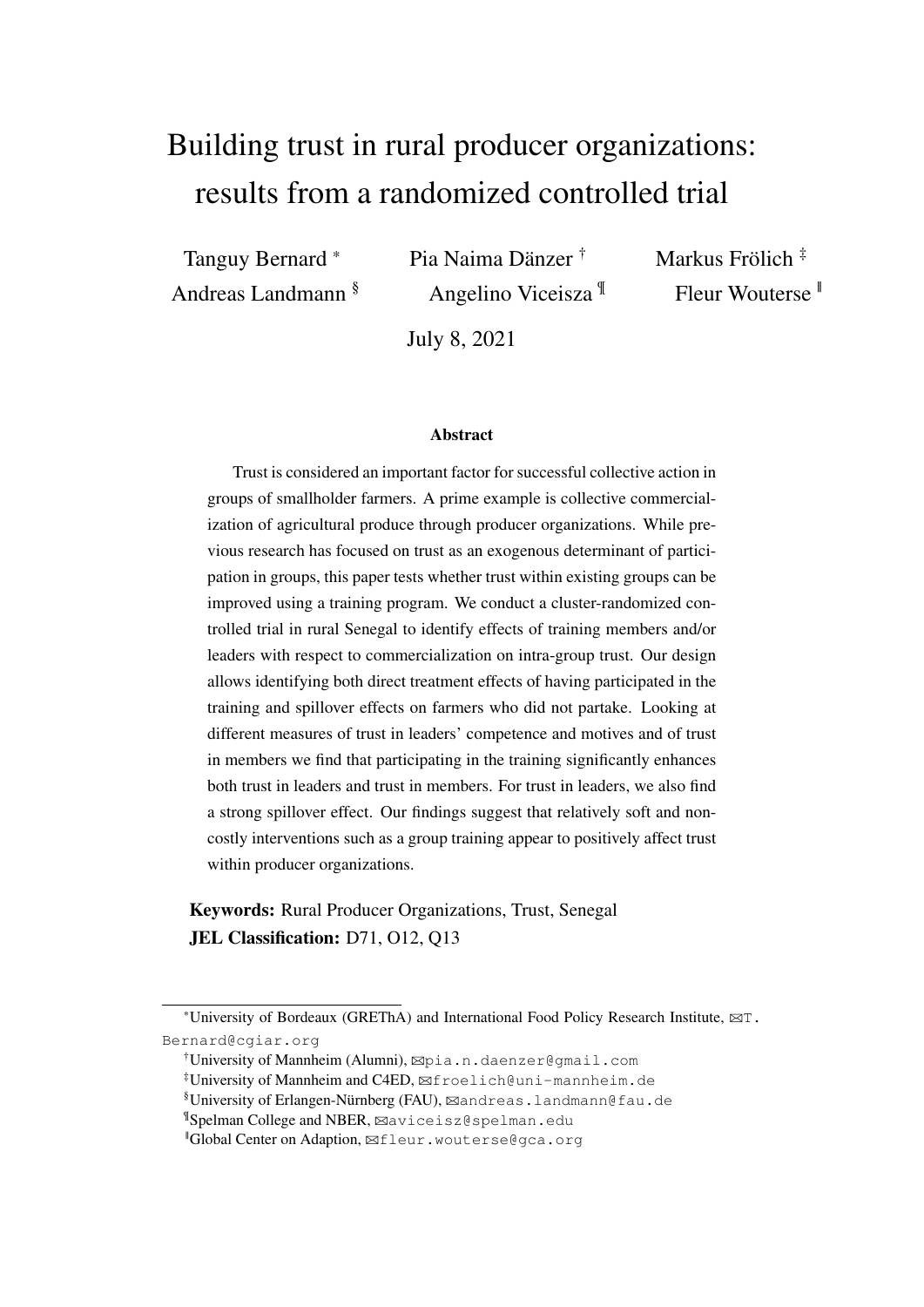### 1 Introduction

In many African countries, smallholder farmers belong to the poorest parts of society. They often have low incomes and face volatile prices for their goods. Their situation is likely to worsen with ongoing climate change as volatility of production and prices is likely to increase. Improving their position in the market therefore is not only a question of efficiency, but also of equity. Rural Producer Organizations (RPOs), such as cooperatives, associations, and societies, with elected leaders [\(The World Bank, 2008,](#page-21-0) p. 154) can provide smallholders in developing countries with better access to input and output markets [\(Markelova et al., 2009;](#page-20-0) [Rondot and Collion, 2001;](#page-20-1) [The World Bank, 2008\)](#page-21-0). Acting collectively within RPOs is often seen as an effective means to reduce transactions costs, to gain bargaining power, to obtain necessary market information, and to get access to new technologies and high value markets [\(Devaux et al., 2009;](#page-19-0) [Poulton et al., 2010;](#page-20-2) [Stockbridge et al., 2003\)](#page-21-1). While examples of successful collective action exist, such as coffee production, grading and export in Ethiopia [\(Kodama, 2007\)](#page-20-3), green bean exports in Kenya [\(Narrod et al., 2009\)](#page-20-4) and cotton production and exports in Mali [\(Tefft, 2004\)](#page-21-2), many RPOs in developing countries struggle to offer the type of services that would lead to higher output prices for their members [\(Bernard](#page-19-1) [et al., 2008,](#page-19-1) [2010;](#page-19-2) [Fafchamps and Hill, 2005;](#page-19-3) [Markelova et al., 2009\)](#page-20-0). Instead of commercializing their produce collectively, smallholders frequently opt for selling it individually to traders at the farmgate [\(Fafchamps and Hill, 2005\)](#page-19-3).

Trust is an important factor at this point, and its relationship to participation in smallholder farmer groups has been investigated before [\(Fischer and Qaim,](#page-20-5) [2014\)](#page-20-5). Whether collective commercialization takes place or not depends on the ability to coordinate which is correlated with the prevalence of trust within a RPO [\(Hill et al., 2014;](#page-20-6) [Shiferaw et al., 2011\)](#page-21-3). Mistrust between farmers can even lead to the disintegration of RPOs [\(Masakure and Henson, 2005\)](#page-20-7). Typically, RPOs are member-driven organizations whose success depends on their members' participation in joint activities. Reasons for members being reluctant to participate in collective commercialization largely play out at the intra-RPO level [\(Bernard and](#page-19-4) [Wouterse, 2015\)](#page-19-4). First, farmers may struggle with liquidity constraints and hence decide against participating in collective commercialization as it involves substantial delays in payment as compared to individual farmgate sales [\(Fafchamps](#page-19-3) [and Hill, 2005\)](#page-19-3). Second, farmers need to have sufficient trust in their leaders' mo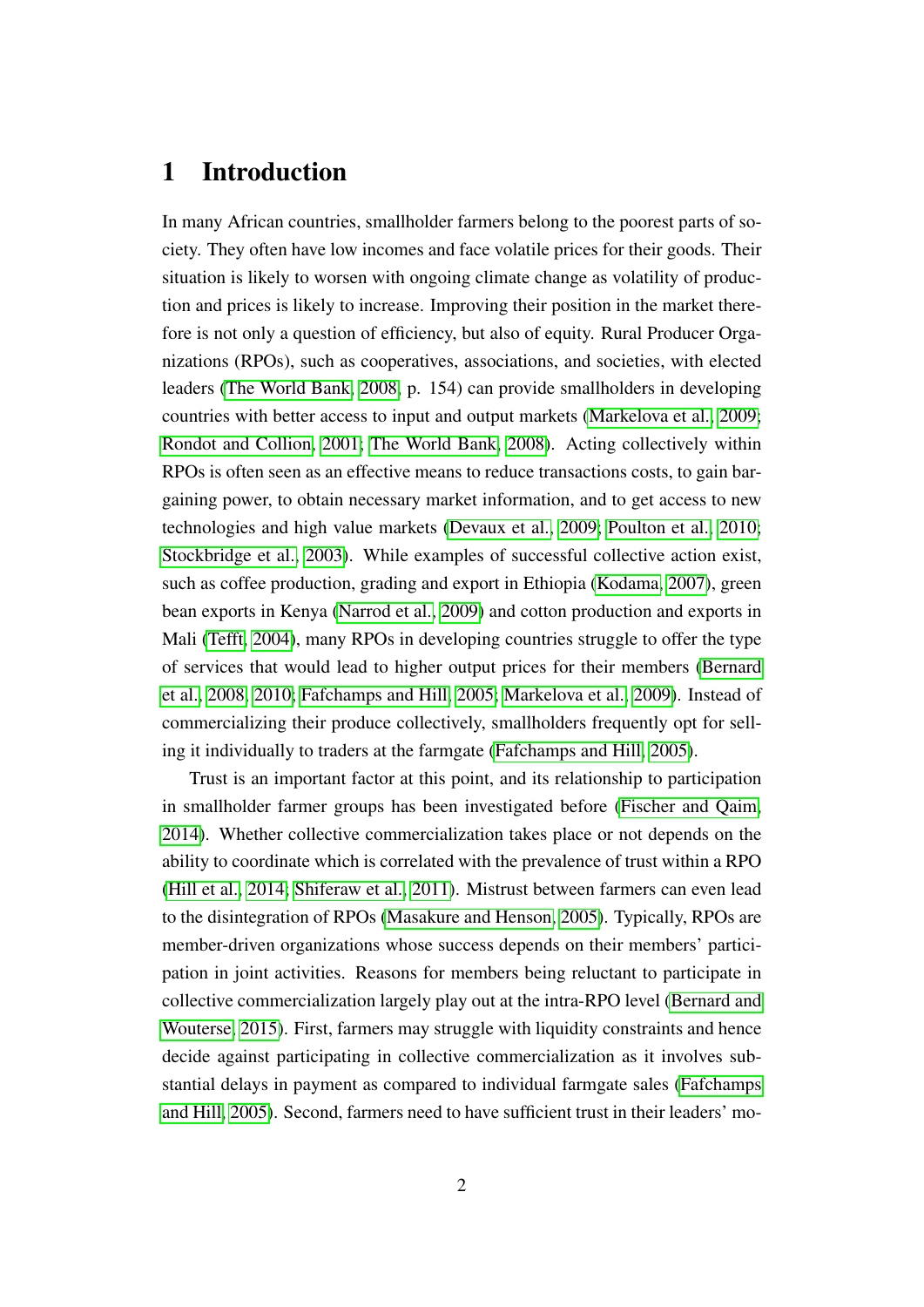tives and competences. The sales processes of collective commercialization are typically executed by few leaders and are not transparent for members. Members may fear to not be paid at all or that price increases that occur through bulking will not be shared with them fairly [\(Buck and Alwang, 2011;](#page-19-5) [Hill et al., 2014\)](#page-20-6). Third, a farmer's decision to participate in collective commercialization is likely to be affected by her belief about the behavior of fellow farmers. Trust in fellow members' and their commitment is needed to believe that the minimum number of produce will be reached for bulk sales and, hence, to decide to participate [\(Bernard et al., 2014\)](#page-19-6).

According to the theoretical framework provided by [Ostrom and Ahn](#page-20-8) [\(2003\)](#page-20-8), success and failure of collective action is determined by a complex configuration of various forms of social capital—trustworthiness, networks and institutions which enhance trust. They specify which actions and outcomes are required, prohibited, or permitted, and which sanctions are authorized [\(Ostrom and Ahn,](#page-20-8) [2003\)](#page-20-8). Trust is seen as the core link between social capital and collective action. It reduces opportunistic behavior and transaction costs [\(Collier, 2002;](#page-19-7) [Os](#page-20-8)[trom and Ahn, 2003;](#page-20-8) [Putnam, 1993\)](#page-20-9). "Trust lubricates co-operation" [\(Pretty and](#page-20-10) [Ward, 2001,](#page-20-10) p.211). We expect that a training intervention can strengthen existing horizontal and vertical networks and may even create new ones through repeated interaction of farmers. We further expect a training intervention to clarify the process of collective commercialization and the rules involved and, thus, to create a common understanding of the relevant institutions. We hypothesize that such increases in social capital will lead to a positive effect of a training intervention on trust in members and on trust in leaders.

We conduct a cluster-randomized controlled trial to test these hypotheses in the context of RPOs in Senegal. We randomly invited members and/or leaders to participate in a three-day training to build social capital in order to induce members and leaders to coordinate towards successful collective commercialization. The training itself consisted of three days of interactive discussion on the benefits, conduct and constraints of collective commercialization. We assess how this intervention affects trust in a sample of 798 smallholder farmers from 73 RPOs. We analyze both intention-to-treat effects, i.e., the treatment effect of the invitation to participate in the training, and treatment effects of the training itself. Our main outcome variables of interest are survey measures of trust in leaders' competence and motives and survey measures of trust in members [\(Twyman et al.,](#page-21-4)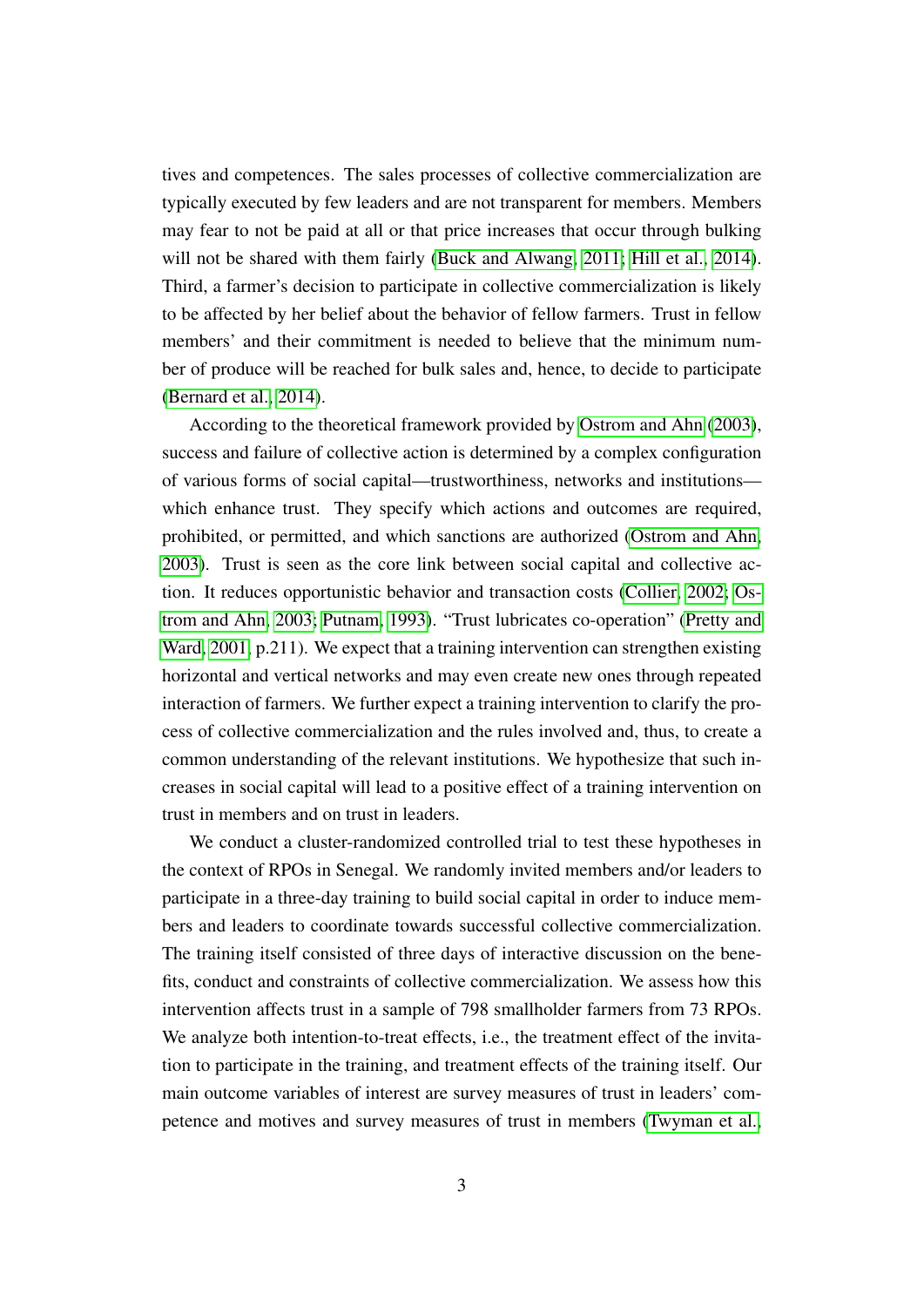[2008\)](#page-21-4). We distinguish between trust in leaders' integrity, informational advantage, efficiency and negotiation skills, and general and farming-specific trust in members. In each RPO we randomly varied the number of members and leaders invited to the training and interviewed both invited and non-invited individuals. This enables us to analyze (i) the average treatment effect of whether or not a RPO was selected for training, (ii) the direct treatment effect of whether or not an individual was selected for training, and (iii) the spillover effect on non-treated individuals in treated RPOs.

Our results suggest a positive treatment effect of the training on measures of both trust in leaders and trust in members. For trust in leaders, the effect is especially pronounced for trust in their integrity and their informational advantage. Moreover, results suggest a strong spillover effect on trust in leaders of non-treated members, i.e., that the sizable positive average treatment effect is not to be attributed solely to personal treatment. The spillover effect is especially pronounced for trust in leaders' integrity and their negotiation skills. We show that while RPOs may face several constraints with respect to coordination towards collective commercialization, a relatively simple and non-costly group training may contribute to a substantial change in trust in leaders and trust in members and, thus, to clearing a barrier to collective commercialization and other collective endeavors. Social capital is often thought to increase with use, thus, the training may well have been the starting point for more collective endeavors to come.

### 2 Background: RPOs in Senegal

#### 2.1 Institutional setting

Seven out of ten rural households in Senegal are members of RPOs, and RPOs have expanded rapidly in number and membership in the last decades. Between 1982 and 2002, the percentage of villages with RPOs rose from eight to 65 percent in Senegal [\(The World Bank, 2008\)](#page-21-0). Senegal is a country with a vast array of rural institutions in thousands of villages and with strong national-level or-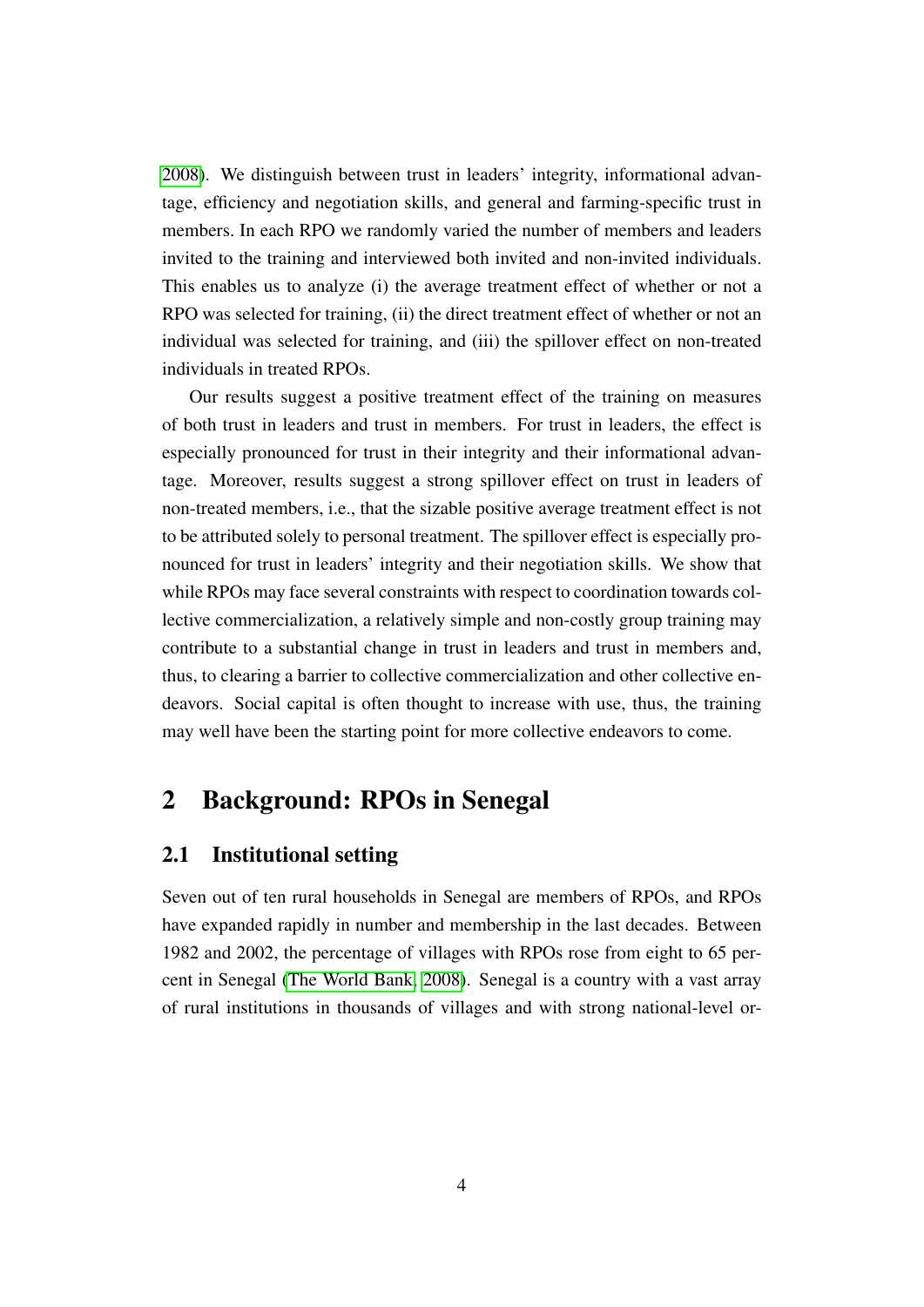ganizations (Bernard and Wouterse,  $2015$  $2015$  $2015$ ).<sup>1</sup>. It has been observed, though, that these RPOs face challenges in ensuring the commitment of members. This is particularly true for activities related to collective commercialization of agricultural output. In fact, while RPOs remain active in input and credit provision, their capacity to aggregate output has been weakened considerably. At time of harvest, producers are now visited by private collectors and traders. This has led to important side-selling, produce is not marketed solely through the RPOs. As a result, RPOs are seldom able to aggregate the necessary amount of produce to trigger economies of scale and bargaining power at time of commercialization. This is despite isolated evidence that RPOs in Senegal can in fact provide their members with profitable and reliable output commercialization services. In sum, in the absence of a sufficient amount of aggregated output, RPOs are not in a position to effectively obtain higher output prices which leads to further side-selling and a lack of interest of members for commercialization services offered by these organizations [\(Bernard et al., 2014\)](#page-19-6).

### 2.2 Collective action problems of Senegalese RPOs

Generally, problems of collective action arise "whenever individuals face alternative courses of actions between short-term self-regarding choices and one that, if followed by a large enough number of individuals in a group, benefits all" [\(Os](#page-20-8)[trom and Ahn, 2003,](#page-20-8) p. xiv). In the context of commercialization of agricultural produce, farmers who are organized in RPOs can choose between selling their produce directly at the farmgate to a local trader with immediate payment and selling it collectively through their RPO. Farmers in our sample cultivate either groundnuts, rice, or onions as their main crop. While groundnut farmers primarily sell their groundnuts either individually or collectively for private gains, onion farmers have been observed to engage in joint collection and commercialization of firewood. Rice farmers use part of their gains from selling their rice (privately or collectively) for financing irrigation systems.

For collective commercialization of any type of produce, the RPO's leaders

<sup>&</sup>lt;sup>1</sup>[Bernard et al.](#page-19-8) [\(2015\)](#page-19-8) provides additional background information and further statistics. For historical background information see [\(Bernard et al., 2014;](#page-19-6) [Bernard and Wouterse, 2015;](#page-19-4) [Mer](#page-20-11)[coiret, nd;](#page-20-11) [Réseau des Organisations Paysannes et Pastorales du Sénégal, 2008;](#page-20-12) [The World Bank,](#page-21-0) [2008\)](#page-21-0), who also illustrate the serious commitment problems of the RPOs in Senegal. For further literature on RPO see also [Bernard et al.](#page-19-9) [\(2008\)](#page-19-9), [Shiferaw et al.](#page-21-5) [\(2008\)](#page-21-5) and [Wollni and Zellner](#page-21-6) [\(2007\)](#page-21-6)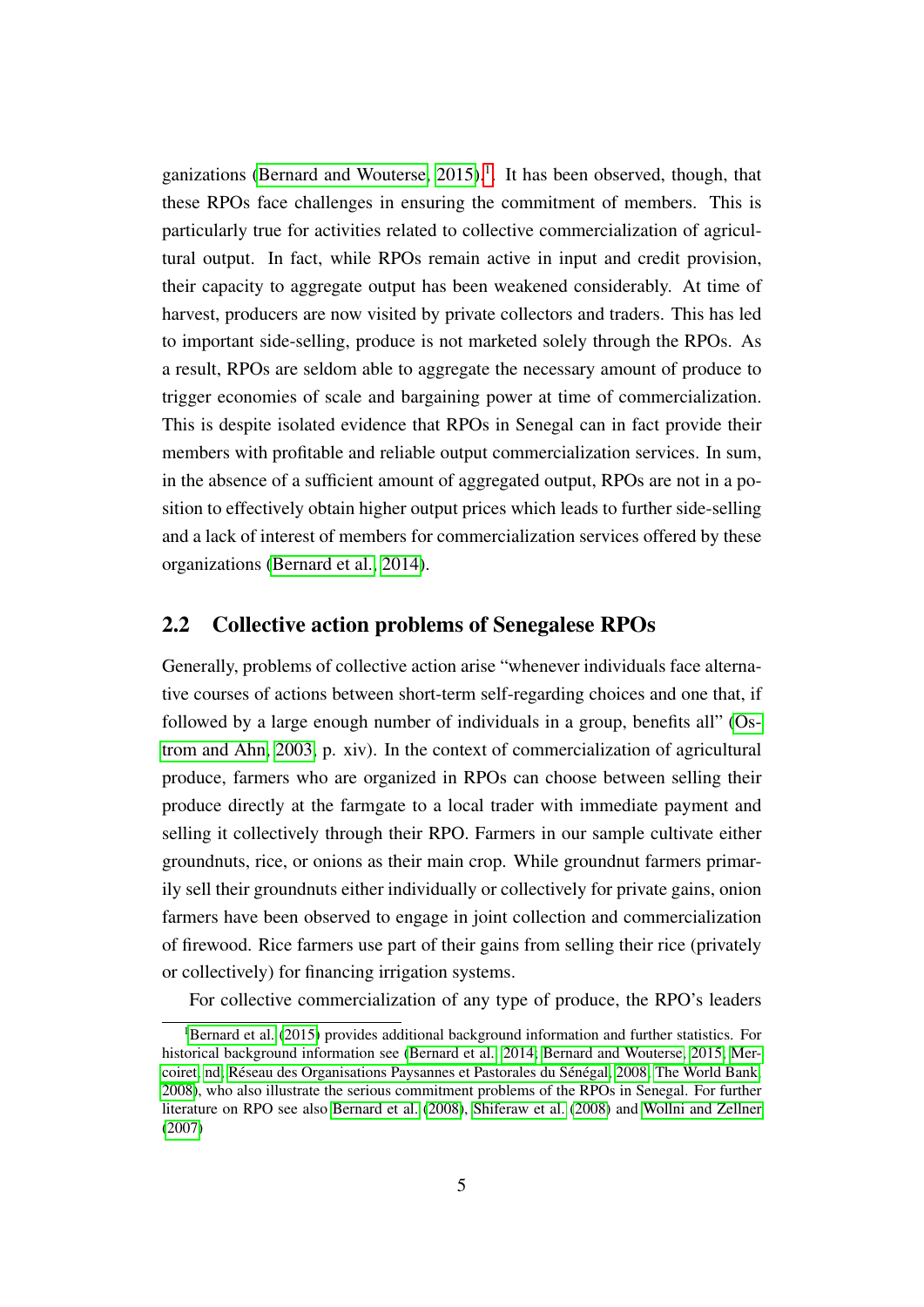will typically negotiate with a contract buyer who offers a higher price than the local traders if a minimum amount of produce is sold. This quantity is typically too large to be reached by just one individual farmer such that complying with the contract requires coordination among the members of the RPO. Moreover, these contracts tend to be rather discrete in the sense that they are void if a certain threshold of aggregated produce is not met and payments are usually made some time after the farmers delivered their produce to the RPO for collective commercialization [\(Bernard et al., 2014\)](#page-19-6). In our sample, two thirds of the farmers who report to have sold to traders in the 2010/2011 agricultural season (March 2010 to March 2011) state that they received the payment on the day of the transaction while only one quarter of the farmers who sold through the RPO report to have received the payment on the day the transaction took place.

Senegalese RPOs appear to be facing significant constraints when it comes to collective action in the form of collective commercialization of agricultural produce. Although RPOs in our sample were selected based on collective commercialization being one of their main objectives, only roughly one third of the RPOs in our sample report to have engaged in collective commercialization in the 2010/2011 agricultural season.

While lack of financial means and technical capacities at the RPO level are likely to be significant constraints to collective commercialization, members' perception of collective commercialization and issues of coordination between members also seem to represent important constraints, independent of the type of crop to be sold collectively. Leadership has been shown to be a key element of successful coordination within RPOs [\(Agrawal, 2001;](#page-19-10) [Bernard and Wouterse, 2015;](#page-19-4) [Markelova et al., 2009\)](#page-20-0). In those RPOs that engaged in collective commercialization, only 44 percent of the farmers delivered part of their produce to the RPO to be sold collectively. Respondents state three main reasons for why they chose to sell individually in spot market-like transactions to local traders rather than collectively through their RPO: most find collective commercialization to be too risky (without specifying the exact nature of this risk), some do not believe that it offers them a better price then selling individually, and to others collective commercialization appears to be a complicated process that takes up too much time.

RPOs engaging in collective commercialization differ significantly from those who did not engage in collective sales in the 2010/2011 agricultural season (see Table [A.4\)](#page-22-0). Their members are younger, more likely to own more motorcycles,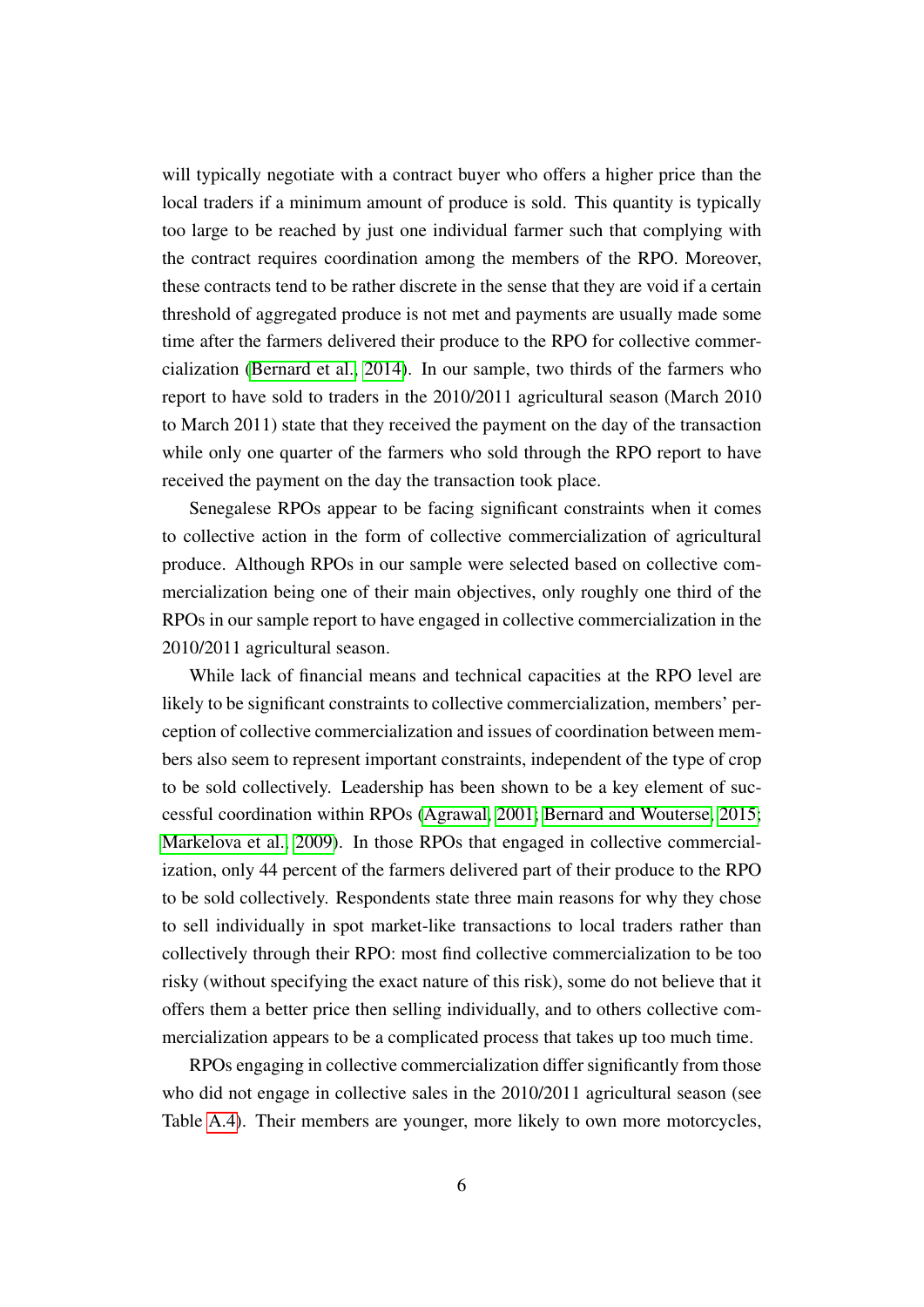are more likely to have savings accounts with banks and MFIs, and have larger fields. They cultivate groundnuts and rice more often than onions. Moreover, we find significantly higher average trust levels in RPOs that engaged in collective commercialization than in those that did not.

Farmers who contributed part of their produce to collective commercialization in the season prior to the baseline data collection appear to be significantly more trusting than those who did not contribute (see Table [A.5\)](#page-23-0). Moreover, they are more likely to be literate than those who did not contribute, less likely to be a member of an RPO, less likely to be related to a leader, more likely to have a savings account, have larger fields, are more likely to own a motorcycle, and are younger. They are also more likely to come from ethnically heterogeneous RPOs, have been members of their RPO for a shorter time period, are more likely to be cultivating groundnuts and less likely to be cultivating onions. Looking at different measures for trust, we find a significantly positive pairwise correlation between several trust measures and an indicator for whether a RPO engaged in collective commercialization. Similary, we find a significantly positive pairwise correlation between several trust measures and individual participation in collective commercialization (see Table [A.6\)](#page-24-0). Overall, these results indicate that trust in leaders and in members may play a significant role in fostering collective commercialization. Aiming at enhancing trust within RPOs to encourage collective commercialization, we organized a three-day training and discussion around the potential benefits and difficulties of coordinating towards collective commercialization.

### 2.3 Trust and Collective Action: Theory and Hypotheses

[Ostrom and Ahn](#page-20-8) [\(2003\)](#page-20-8) provide a theoretical framework for analyzing issues of collective action which can be applied to analyzing collective commercialization as an example of collective action. Success and failure of collective action is determined by a complex configuration of various factors which they categorize as forms of social capital. They argue that the different forms of social capital trustworthiness, networks and institutions—enhance trust which they see as the core link between social capital and collective action. Figure [1](#page-7-0) shows the relationships between the forms of social capital, trust, and collective action.

Trust reduces opportunistic behavior and, thus, transaction costs [\(Collier, 2002;](#page-19-7) [Putnam, 1993\)](#page-20-9). Applied to the context of collective commercialization in RPOs,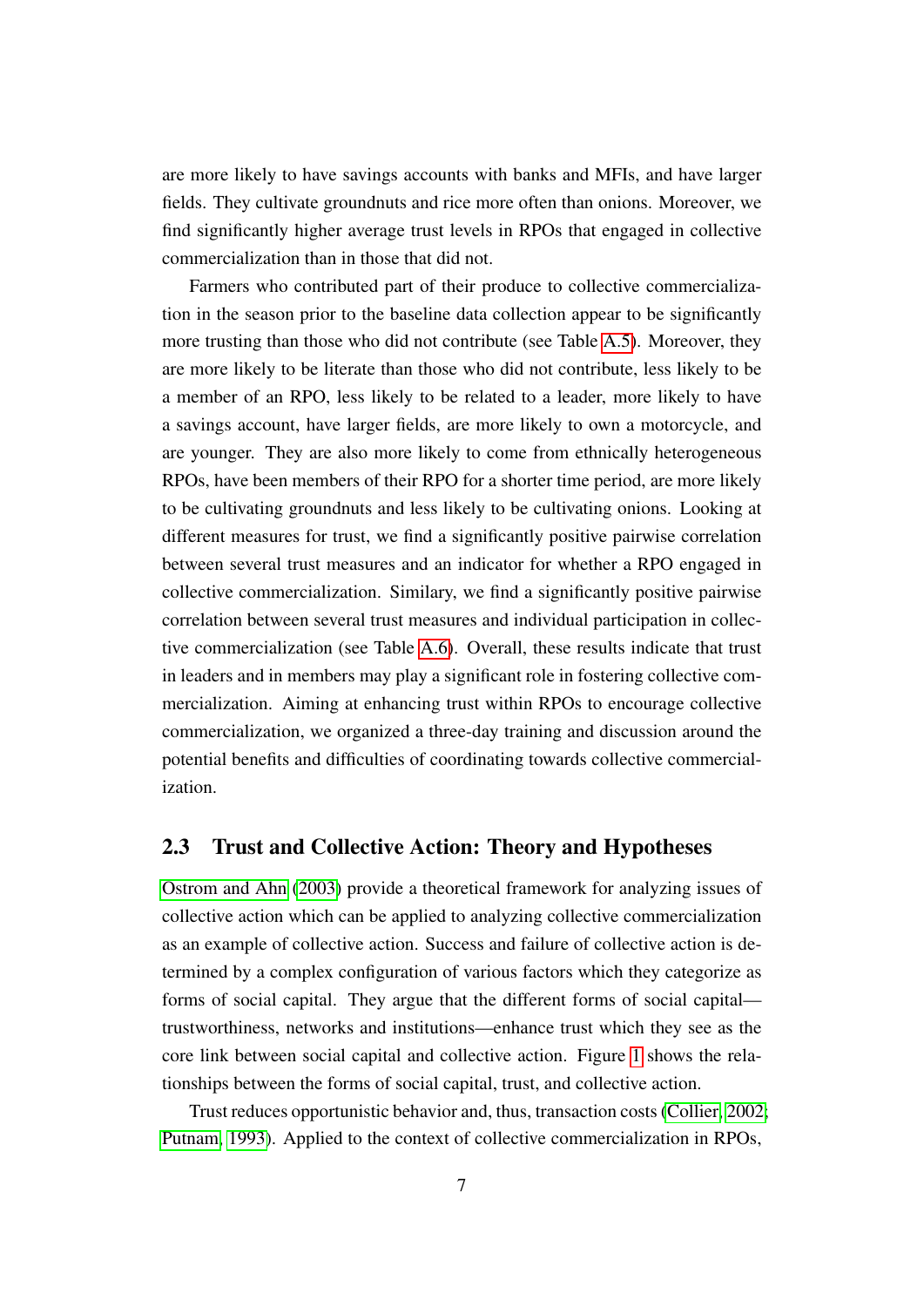#### <span id="page-7-0"></span>*Forms of Social Capital*



Figure 1: Social capital, trust, and collective action. [\(Ostrom and Ahn, 2003,](#page-20-8) p. xvii)

farmers who are organized in RPOs need to be trustworthy and sufficiently connected with each other, and the RPO needs to provide adequate institutions for trust to be prevalent within the RPO and for collective commercialization to be successful. Trust in leaders allows the trusting farmer to commit to commercialization despite the risk of loss if the leaders do not behave as the trusting farmer expected. Trust in members allows the trusting farmer to commit to commercialization despite the risk of loss if the fellow farmers do not participate in the joint endeavors as expected by the trusting farmer.

If the training intervention increases the different forms of social capital, it will enhance trust and ultimately lead to more successful collective commercialization and potentially other collective endeavors in treated RPOs. [Putnam](#page-20-9) [\(1993\)](#page-20-9) distinguishes between horizontal networks bringing together individuals of equivalent status, e.g. fellow members or fellow leaders, and vertical networks bringing together individuals from different hierarchical levels, e.g. members and leaders. Dense horizontal networks with the capability of efficiently transmitting information across individuals create incentives to behave in a trustworthy manner. Repeated interactions among individuals are seen as a sign of robust networks [\(Ostrom and Ahn, 2003\)](#page-20-8). We expect that the training intervention strengthens existing horizontal and vertical networks and may even create new ones through repeated interactions of farmers. Put differently, we expect the intervention to have a positive effect on participating leaders' trust in other leaders and on participating members' trust in other members through tightening existing bonds and creating new ones during and after the joint field trip to the training. Similarly,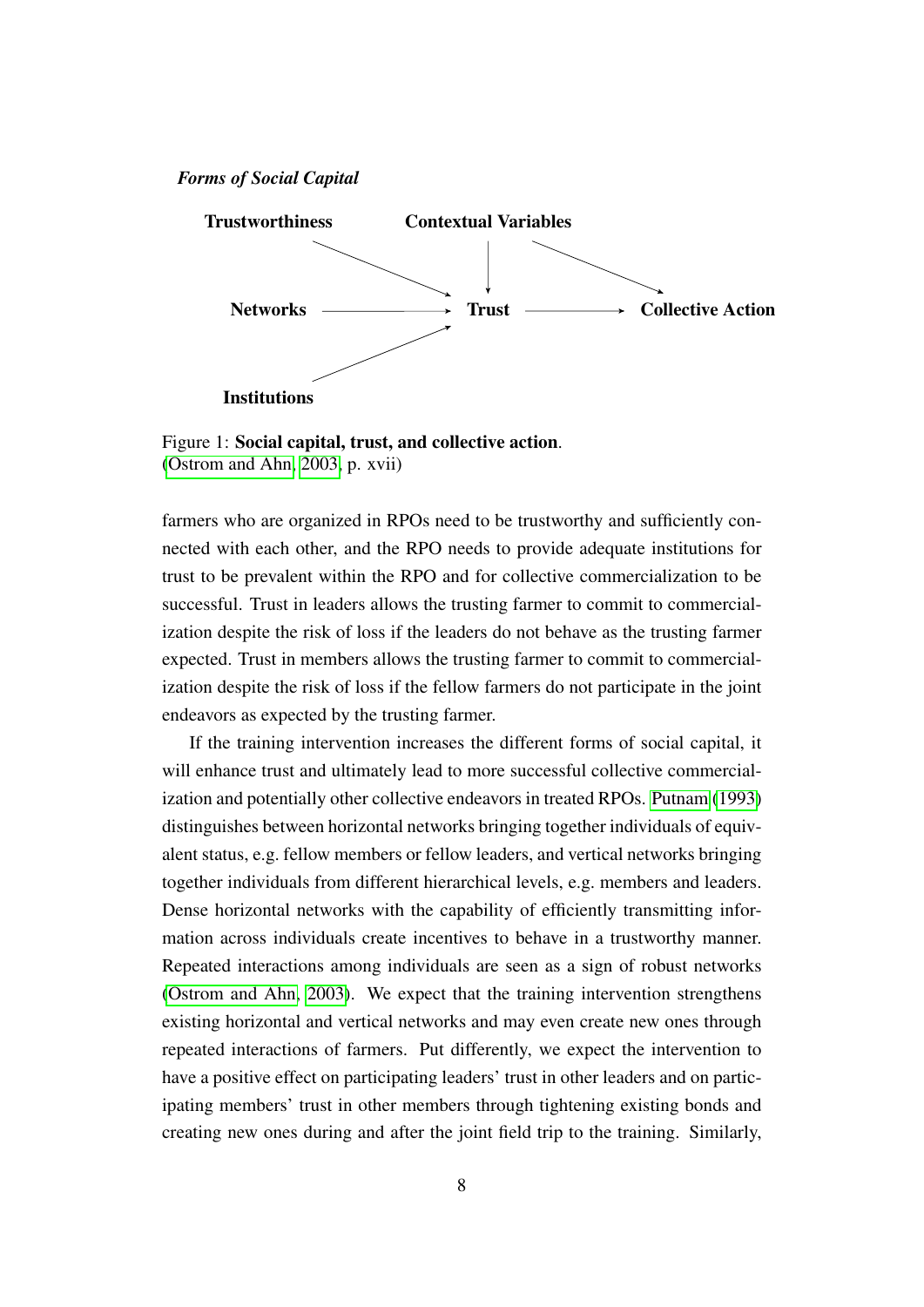in RPOs where both members and leaders participate, the training may increase trust between leaders and members through strengthening and/or creating vertical networks. We hypothesize that such increases in social capital will materialize in a positive treatment effect on trust in members and on trust in leaders.

Both networks and institutions change the incentive structure of individuals with institutions creating incentives for both the trusting and the trusted party to behave in a trustworthy manner [\(Ostrom and Ahn, 2003\)](#page-20-8). We expect that the intervention clarifies the process of collective commercialization as one form of collective action and the rules involved and, thus, creates a common understanding of the relevant institutions. In other words, trained members (leaders) may obtain a better understanding of leaders' (members') role and position which may increase members' (leaders') trust in leaders (members) even if no leaders (members) are present during the training. Further, the intervention may also create positive spillover effects, i.e., increase non-participants' trust in leaders and members. Participants may convey their newly acquired understanding of leaders' and members' role and position to non-participants during the general assembly held shortly after the training. We hypothesize that such increases in social capital will again materialize in a positive treatment effect on trust in members and on trust in leaders.

#### 2.4 Measures of trust

We consider six survey measures of trust capturing different aspects of trust within a RPO that we consider to be important for successful collective commercialization. We distinguish between trust in leaders and trust in members. Originally, all trust measures were recorded on a four-point Likert-type scale. The items to choose from are (1) "Do not agree at all", (2) "Do not really agree", (3) "Agree", and (4) "Fully agree". However, given that the average trust levels at baseline are well above 3 for all measures of trust we use binary variables as regressands in the empirical analysis which are equal to one if respondents chose "fully agree". Hence, for trust in leaders, we created four binary measures: *negotiation* equal to one if the respondent fully agrees with "The RPO's board is capable of negotiating better prices for our produce than I am capable of myself.", and a binary variable *integrity* equal to one if the respondent fully agrees with "Board members defend the RPO's interests and their own interests in equal measure.", a binary variable *information* equal to one if the respondent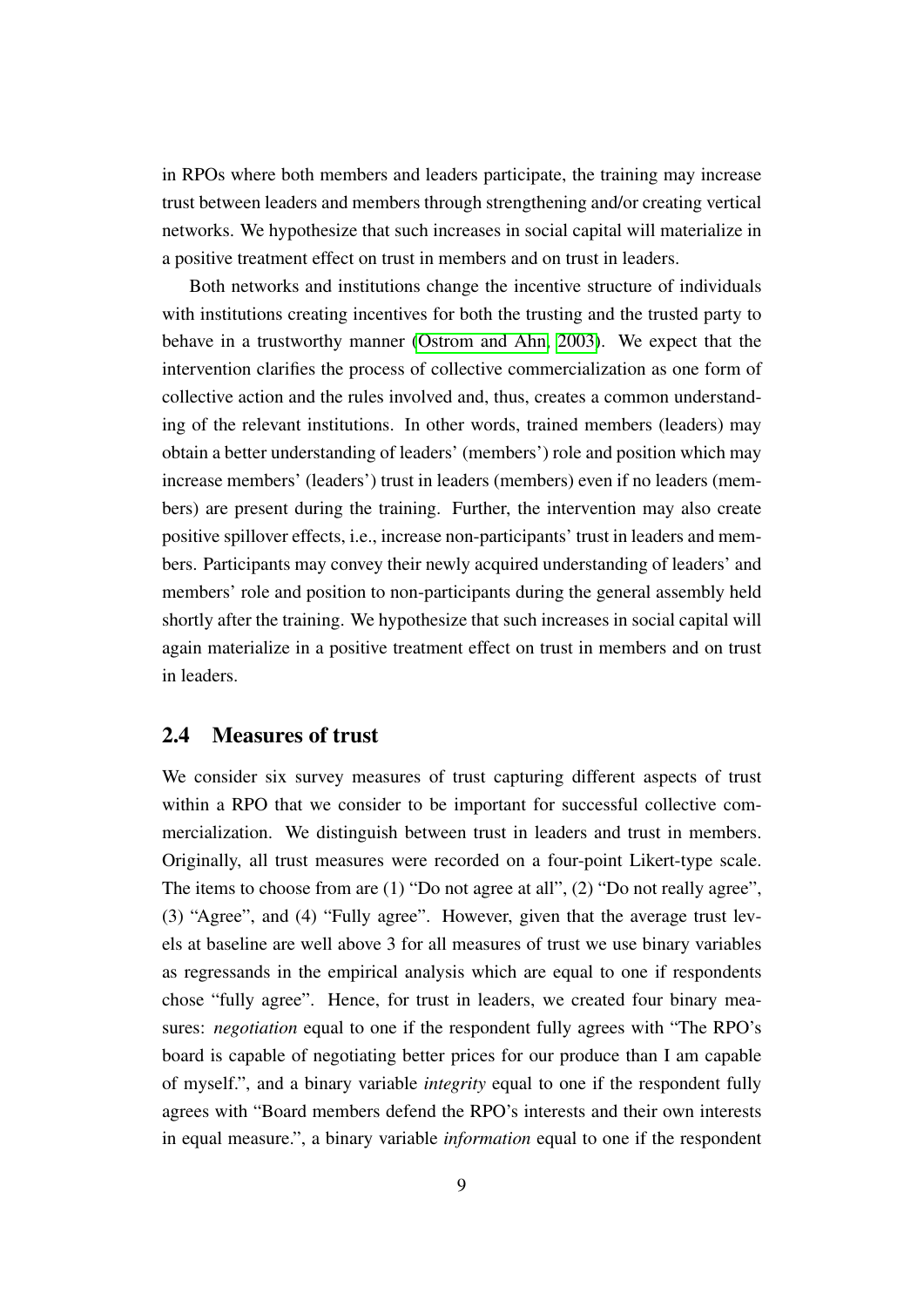fully agrees with "If the RPO's board says that I can achieve better prices if I wait a little, they do so because they have adequate information.", and finally, a binary variable *efficiency* equal to one if the respondent fully agrees with "If I invest my money or my produce in the RPO, it will be used efficiently." For trust in members, we created two binary measures: a binary variable *general* equal to one if the respondent fully agrees with "The majority of people in my RPO are trustworthy.", and a binary variable *farming* equal to one if the respondent fully agrees with "I can trust the people from the RPO to look after my field during an absence of two months." Moreover, we create two comprehensive indices of trust. For *trust sum* we take the sum over the six binary trust measures such that values of *trust\_sum* range from 0 to 6. For *trust\_factor* we run a factor analysis with the six binary trust measures. Values of the resulting index of trust range from -1.74 to 0.81.

### 3 Trust-Building Intervention

Overall, results from the previous section support the idea that trust in leaders and in members may play a significant role in fostering collective commercialization. Aiming at enhancing trust within RPOs to encourage collective commercialization, we organized a three-day training and discussion around the potential benefits and difficulties of coordinating towards collective commercialization.

We therefore investigate issues of intra-group coordination and trust using a sample of Senegalese village-level RPOs. The sample for which the baseline survey was conducted was drawn from a dataset of 204 RPOs from 9 federations belonging to FONGS collected in 2009 from which we selected all organizations that stated collective commercialization as one of their main purposes. 73 RPOs belonging to 7 federations satisfied this criterion.

We randomly assigned an invitation to the training intervention to those 73 RPOs as follows:

- 23 RPOs served as pure control group, they were not invited to participate in the training intervention
- 50 RPOs received an invitation to participate in the training intervention
	- in 12 RPOs, between one and four leaders but no members were invited to the training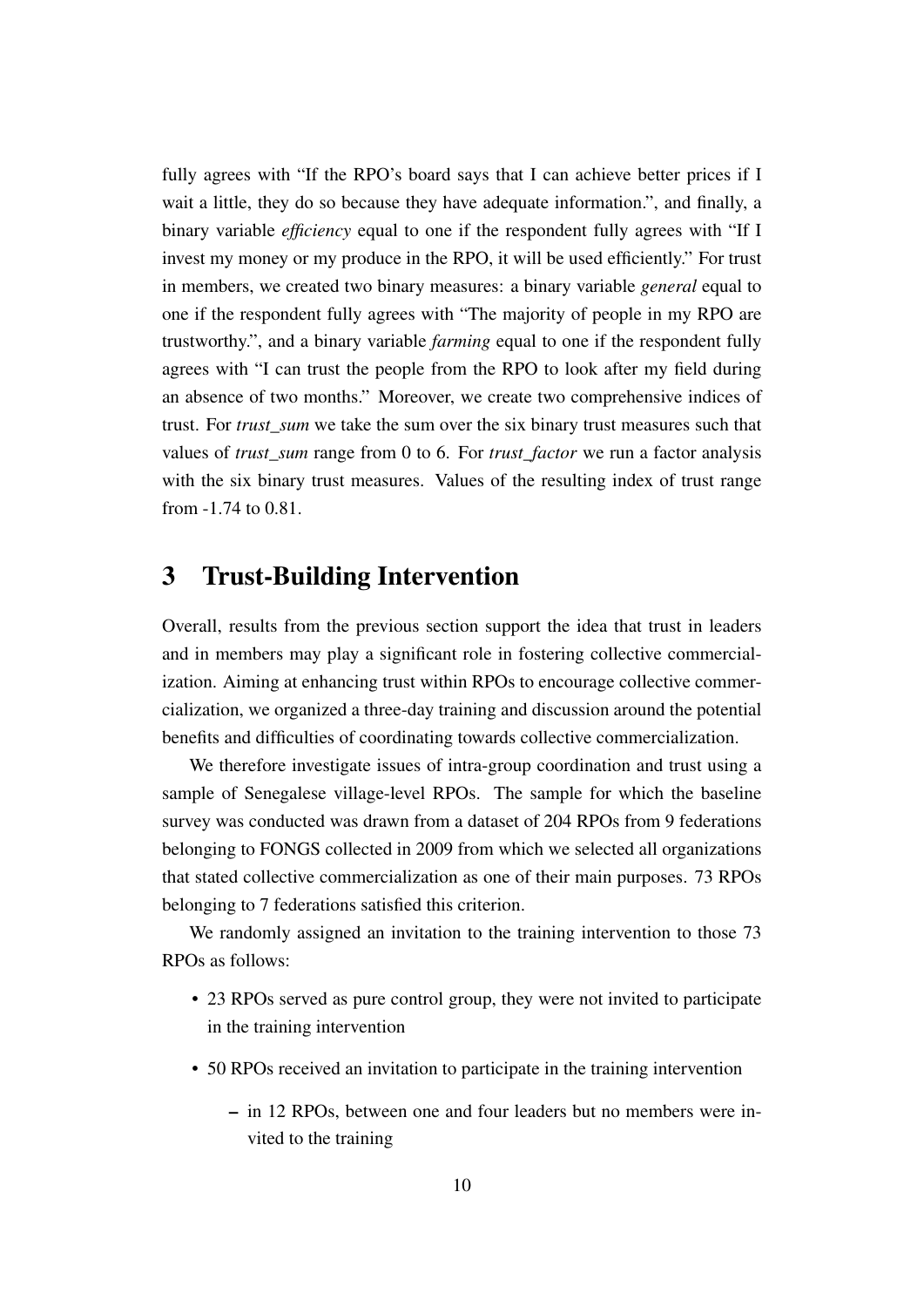- in 15 RPOs, between one and four members but no leaders were invited to the training
- in 23 RPOs, between one and four members and between one and four leaders were invited to the training

In each of the treated RPOs, at least two persons received an invitation. In all treated RPOs, a general assembly was convened shortly after the training to discuss its content with non-participants. To be able to consider both direct as well as spillover effects, we interviewed both invitees as well as non-invited individuals. In each RPO, 10 non-invited individuals were randomly selected for interviewing purposes.

The intervention consisted of a three-day training. During the training, all participants were treated the same, i.e., members were not treated differently from leaders. The purpose of the training was to create awareness of the (potential) advantage of working together towards commercialization of agricultural produce and highlight particular group dynamics that are conducive to collective action. In terms of content, role plays, simple games and group exercises were to demonstrate the advantages of working together in terms of the benefits that can be generated and the costs that can be saved. Particular focus was put on sharing information and increasing transparency. Participants were encouraged to communicate the message they took away from the training to non-trained fellow farmers from their RPO upon return. One part of the training was to put together a plan for how these messages can be communicated and discussed with other group members.

The training sessions were organized in three modules, one for each day: (1) the potential and pitfalls of collective commercialization, (2) coordination within organizations—the role of communication in collective commercialization, and (3) motivation for coordination—members and leaders.<sup>[2](#page-0-0)</sup> An endline survey was conducted 2 to 4 weeks after the training.

In this paper we focus on estimating immediate effects of the intervention on intra-group relations. We do not capture long-term effects which would also have been interesting considering that trust may need time to grow. To ensure that the assignment of the treatment is independent of any baseline characteristics, we examined various balancing statistics and found that the treatment allocation is

<sup>&</sup>lt;sup>2</sup>The complete training manual is available from the authors upon request.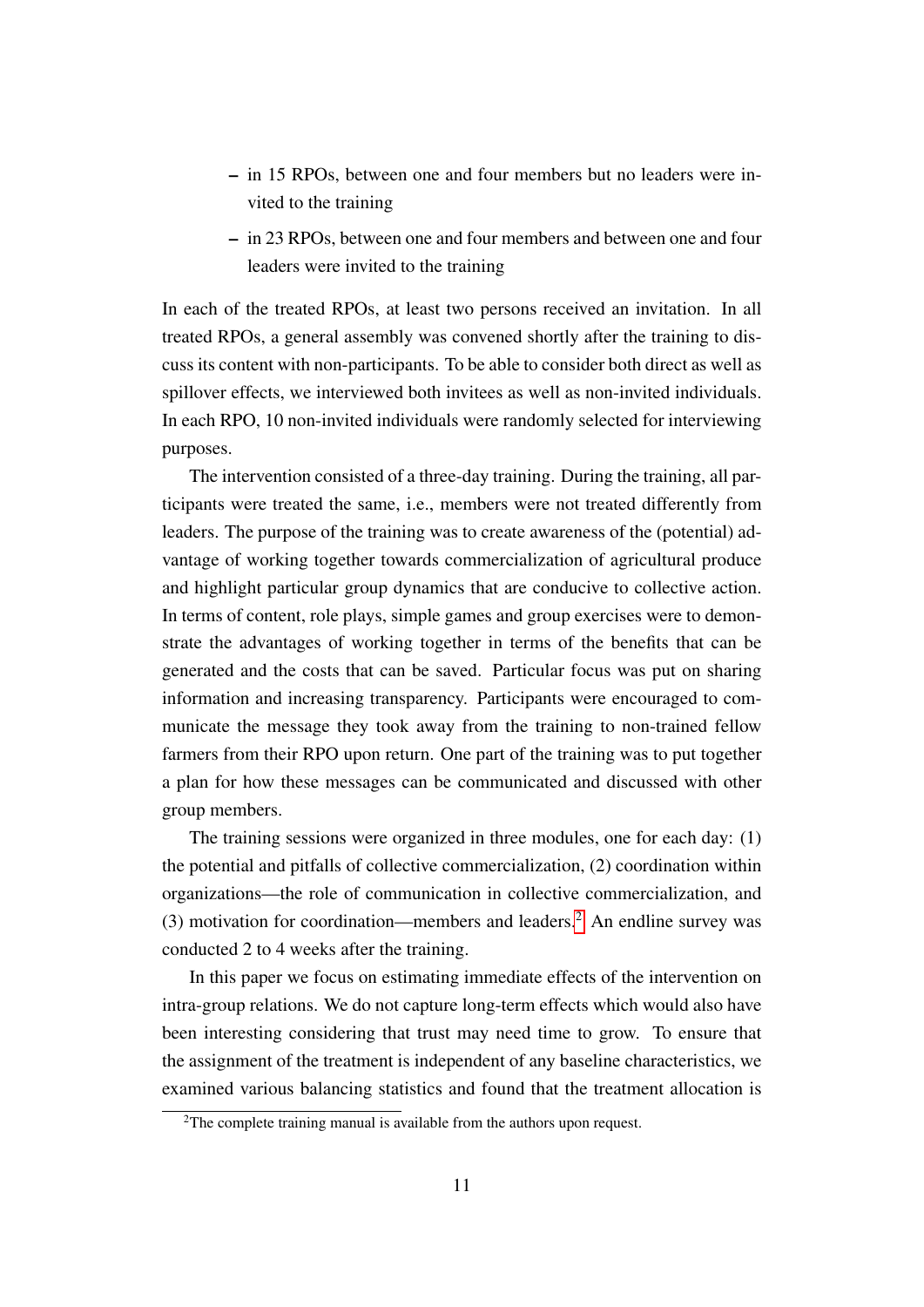indeed independent of average baseline trust levels, see [Bernard et al.](#page-19-8) [\(2015\)](#page-19-8).

### 4 Empirical results

We conducted the empirical analysis at two level: The causal impacts of the (invitation to the) training on trust at the RPO level and the same analysis at the individual level. The estimates at the RPO level are discussed in more detail in [Bernard et al.](#page-19-8) [\(2015\)](#page-19-8). Here we only summarize the results at the RPO level and discuss the estimates at the individual level in more detail. At the RPO level, we estimated the effects of the intervention on average trust. To account for the one-sided noncompliance, we examined intention-to-treat estimates as well as instrumental variable estimates, where the randomly allocated invitations were used as instrumental variable for participation. We found a significantly positive intention-to-treat effect of between 11 and 13 percentage points for average trust in leaders' negotiation skills, their integrity and their informational advantage. We further find a significantly positive intention-to-treat effect of between 10 and 13 percentage points for both measures of trust in members. These positive treatment effects increase to 12 to 15 percentage points when considering the effect of the training itself, i.e. the IV estimates.

### 4.1 Treatment effects at individual level

In the following we now present treatment effects at the individual level, that is, the effects of the (invitation to the) training on trust based on individual-level regressions permitting us to disentangle the effect of having personally been invited from a potential spillover effect on non-invited farmers within treated RPOs. To further study spillover effects and direct treatment effects, we estimate:

<span id="page-11-0"></span>
$$
\Delta trust_{ig} = \alpha_0 + \alpha_1 spillover\_invitation_{ig} + \alpha_2 personal\_invitation_i
$$

$$
+ \tau_{ig}
$$
 (1)

where  $\Delta trust_{iq} = trust_{iq,t=1} - trust_{iq,t=0}$  is the difference between trust of person i in RPO g at endline  $t = 1$  and baseline  $t = 0$ , spillover\_invitation<sub>ig</sub> is a binary variable equal to one if some member or leader from RPO g other than person *i* has received an invitation,  $personal\_invitation_i$  is a binary variable equal to one if person  $i$  has received an invitation to participate in the training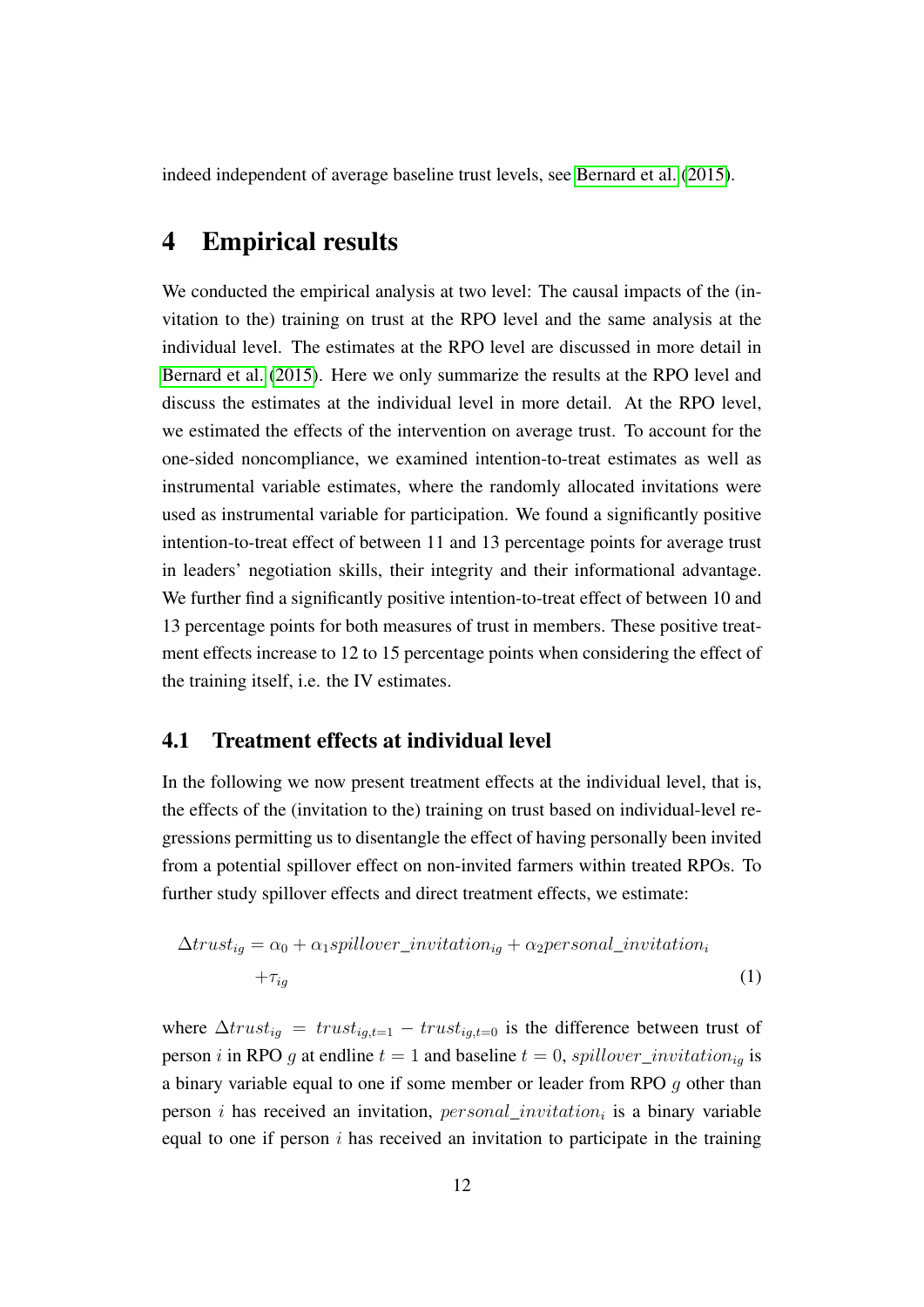intervention, and  $\tau_{iq}$  is a random disturbance term for individual i in RPO g. Hence, the estimated coefficient  $\widehat{\alpha_1}$  captures any potential spillover effects while  $\widehat{\alpha_2}$  captures the effect of having personally been invited.

Again, we also estimate the causal effect of the training using an instrumental variable strategy. We estimate:

### <span id="page-12-0"></span> $\Delta trust_{ig} = \theta_0 + \theta_1 spillover\_training_{ig} + \theta_2 personal\_training_i + \kappa_{ig}$  (2)

where  $\text{spillover\_training}_{ig}$  is a binary variable equal to one if some member or leader from RPO  $q$  other than person  $i$  has participated in the training and  $personal\_training_i$  is a binary variable equal to one if person i has participated in the training intervention. We instrument for  $spillover\_training_{io}$  and  $personal\_training_i$  using  $RPO\_invitation_g$  and  $personal\_invitation_i$ . Hence, the estimated coefficient  $\hat{\theta}_1$  captures any potential spillover effects while  $\hat{\theta}_2$  captures the effect of having personally been trained.

To gain further insights into spillover effects, we also estimate regressions as specified in equation [\(2\)](#page-12-0) separately for subsamples containing only members or only leaders. For the subsample of members, we further split the spillover effect by treatment type, i.e., by whether only members were treated, only leaders, or both. In these regressions, we instrument for  $spillover\_training_{ig}$  and  $personal\_training_i$  by  $RPO\_invitation_g$  and  $personal\_invitation_i$ . We instrument for spillover\_training\_ $OL_{iq}$ , spillover\_training\_ $OM_{iq}$ , spillover\_ training  $LM_{ia}$  and personal\_training<sub>i</sub> using  $RPO\_invitation\_OL_a$ ,  $RPO\_$  $invitation\_OM_g$ , RPO\_invitation\_ $LM_g$  and  $personal\_invitation_i$ . The highly significant correlation coefficients range between -0.2863 and 0.9021.

#### 4.2 Regression results

In Table [1](#page-14-0) we report estimated treatment effects on individual trust. We present intention-to-treat effects based on reduced form regressions as specified in equation [\(1\)](#page-11-0), and results from instrumental variable estimations as specified in equation [\(2\)](#page-12-0). Results hint at a significantly positive treatment effect of having personally received an invitation. In detail, we find a significant personal intentionto-treat effect of 13 to 20 percentage points for all individual trust measures but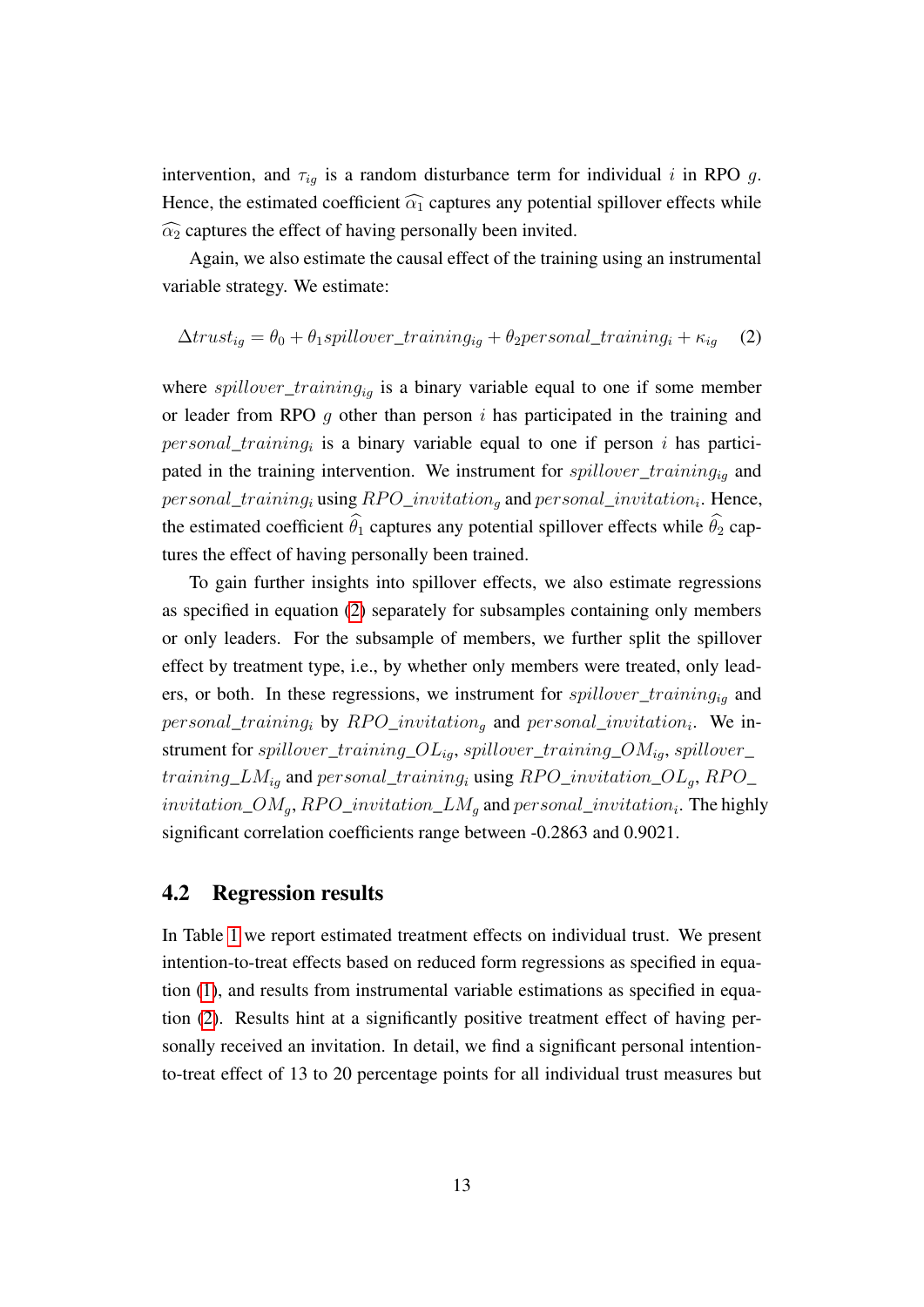trust in leaders' negotiation skills.<sup>[3](#page-0-0)</sup> These effects increase to 15 to 24 percentage points when considering the treatment effect of the training.

To gain further insights into spillover effects and direct treatment effects, we rerun estimations as specified in equations [\(1\)](#page-11-0) and [\(2\)](#page-12-0) on subsamples containing only members or only leaders. The results for the subsample of leaders are omitted since all estimates were insignificant, which presumably is linked to the small sample size of leaders  $(N=168)$ . Results for the subsample of leaders were inconclusive.

In Table [2](#page-15-0) the results are shown in the subsample of members. In Table [2](#page-15-0) we present intention-to-treat effects based on reduced form regressions on a subsample of members as specified in equation [\(1\)](#page-11-0) and results from instrumental variable estimations on a subsample of members as specified in equation [\(2\)](#page-12-0). For members we find both a significantly positive personal treatment effect as well as a significantly positive spillover effect. In particular, we find significantly positive direct treatment effects of 19 to 20 percentage points for trust in leaders' integrity and their informational advantage as well as a significant personal intention-totreat effect of 18 percentage points on general trust and farming specific trust in members. For trust in leaders' negotiation skills, their integrity, and their informational advantages, results appear to be indicating a significantly positive spillover effect of 15 to 16 percentage points. This may be attributed to untrained members believing that trained leaders have gained relevant skills (trust in competence) and that trained leaders are less likely to privately capture rents (trust in motives). We further split these spillover effects into spillovers in RPOs where only leaders were invited (participated), RPOs where only members were invited (participated) and RPOs where both leaders and members were invited (participated). Results presented in Table [2](#page-15-0) hint at the spillover effects in trust in leaders being most pronounced in RPOs where either only leaders or only members were invited (participated).

 $3$ The average baseline trust levels range from 0.62 for general trust in members to 0.71 for trust in leaders' integrity.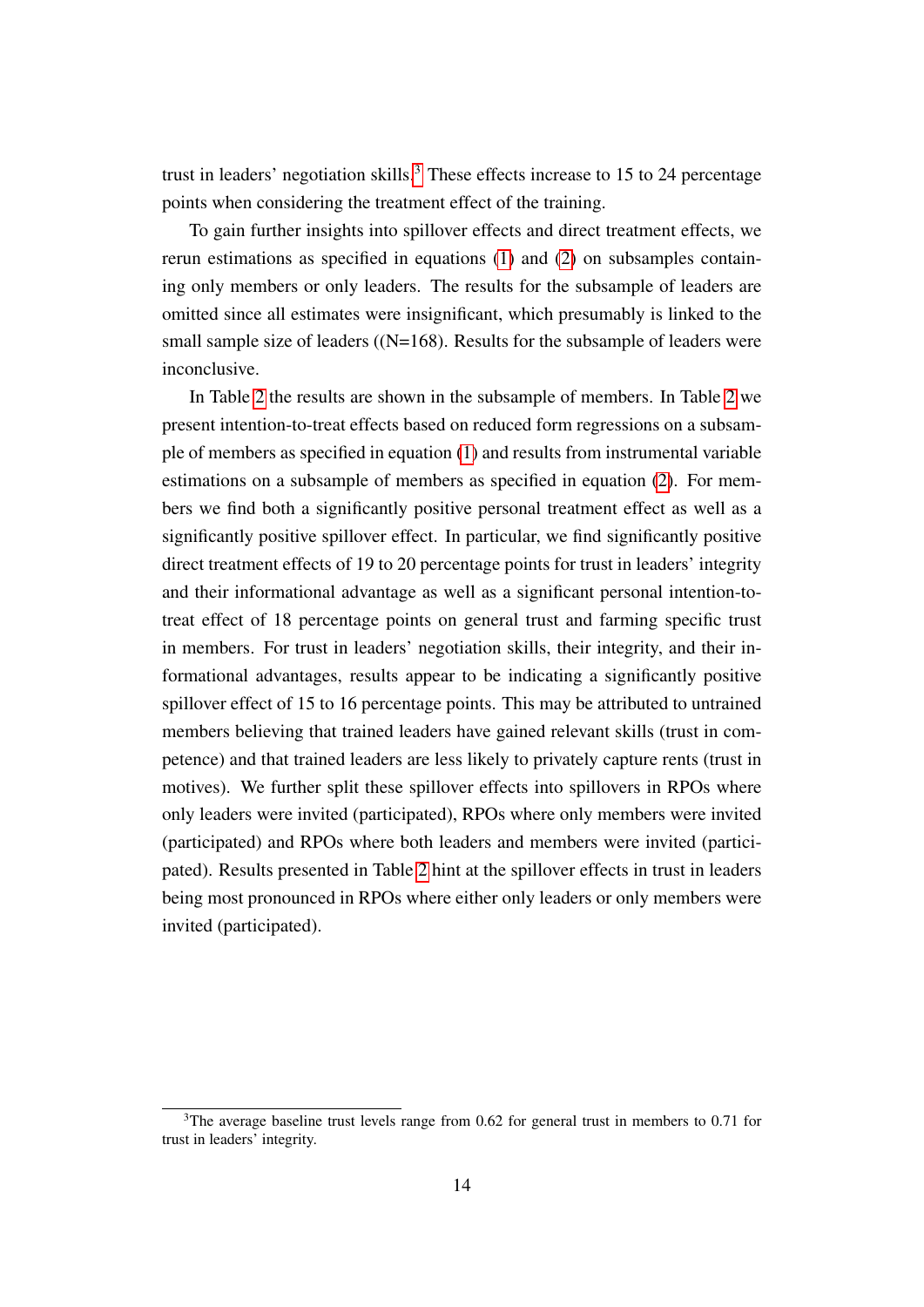<span id="page-14-0"></span>

|                                                  | Anegotiation       | <b>Aintegrity</b><br>$\widehat{c}$ | information<br>$\odot$<br>$\ddot{\tilde{\mathcal{A}}}$ | <b>Aefficiency</b><br>$\widehat{f}$ | $\Delta$ general<br>$\odot$ | Afaming<br>$\widehat{\mathbf{e}}$ | $\Delta$ trust_sum<br>$\widehat{C}$ | $\Delta \text{trust\_factor}$<br>$\circledast$                                                                                                                   |
|--------------------------------------------------|--------------------|------------------------------------|--------------------------------------------------------|-------------------------------------|-----------------------------|-----------------------------------|-------------------------------------|------------------------------------------------------------------------------------------------------------------------------------------------------------------|
| Reduced form regressions<br>spillover_invitation | 0.1109             | $0.1221*$                          | 0.1097                                                 | 0.0604                              | 0.0915                      | 0.0833                            | 0.5779                              | 0.2451                                                                                                                                                           |
|                                                  | (0.0686)           | (0.0692)                           | (0.0702)                                               | $(0.0778)$<br>0.1314*               | (0.0649)                    | $(0.0721)$<br>0.1698**            | (0.3792)                            | (0.1618)                                                                                                                                                         |
| personal_invitation                              | (0.0765)<br>0.0767 | $0.1710**$<br>(0.0723)             | $0.1581**$<br>(0.0753)                                 | 0.0786)                             | (0.0786)<br>$0.2047***$     | (0.0811)                          | 1.9117**<br>(0.3946)                | $0.3892**$<br>(0.1682)                                                                                                                                           |
| Instrumental variable regressions                |                    |                                    |                                                        |                                     |                             |                                   |                                     |                                                                                                                                                                  |
| spillover_training                               | 0.1289             | $0.1362*$                          | 0.1220                                                 | 0.0643                              | 0.0970                      | 0.0894                            | 0.6378                              | 0.2703                                                                                                                                                           |
|                                                  | (0.0792)           | (0.0795)                           | (0.0808)                                               | $(0.0887)$<br>0.1516*               | $(0.0735)$<br>0.2365***     | (0.0820)                          | $(0.4332)$<br>1.0217**              | (0.1849)                                                                                                                                                         |
| personal_training                                | 0.0743             | $0.1891**$                         | $0.1754***$                                            |                                     |                             | $0.1948**$                        |                                     | $0.4364***$                                                                                                                                                      |
|                                                  | (0.0852)           | (0.0782)                           | (0.0829)                                               | 0.0841)                             | (0.0873)                    | 0.0890)                           | (0.4248)                            | (0.1808)                                                                                                                                                         |
|                                                  | 798                | 798                                | 798                                                    | 798                                 | 798                         | 798                               | 798                                 | 798                                                                                                                                                              |
|                                                  |                    |                                    |                                                        |                                     |                             |                                   |                                     | Notes: The number of invited/trained persons in treated RPOs ranges from 2 to 16. Hence, it is impossible to be the only invited/treated person in a treated RPO |

| $\overline{a}$ |
|----------------|
| י<br>י         |
|                |
| ļ              |
|                |
|                |

 $\mathsf{l}$ 15

 $\overline{11}$ We report coefficients from regressions using both baseline and endline data regressing changes in trust on a constant, a binary indicator for personal treatment<br>and a binary indicator for treatment of others. For instrum We report coefficients from regressions using both baseline and endline data regressing changes in trust on a constant, a binary indicator for personal treatment and a binary indicator for treatment of others. For instrumental variable regressions we report coefficients from two-stage estimations using  $RPO\_invitation$  and personal\_invitation as instruments for spillover\_training and personal\_training. Standard errors are reported in parentheses (clustered at RPO level).  $p < 0.10$ ,  $* p < 0.05$ ,  $*** p < 0.01$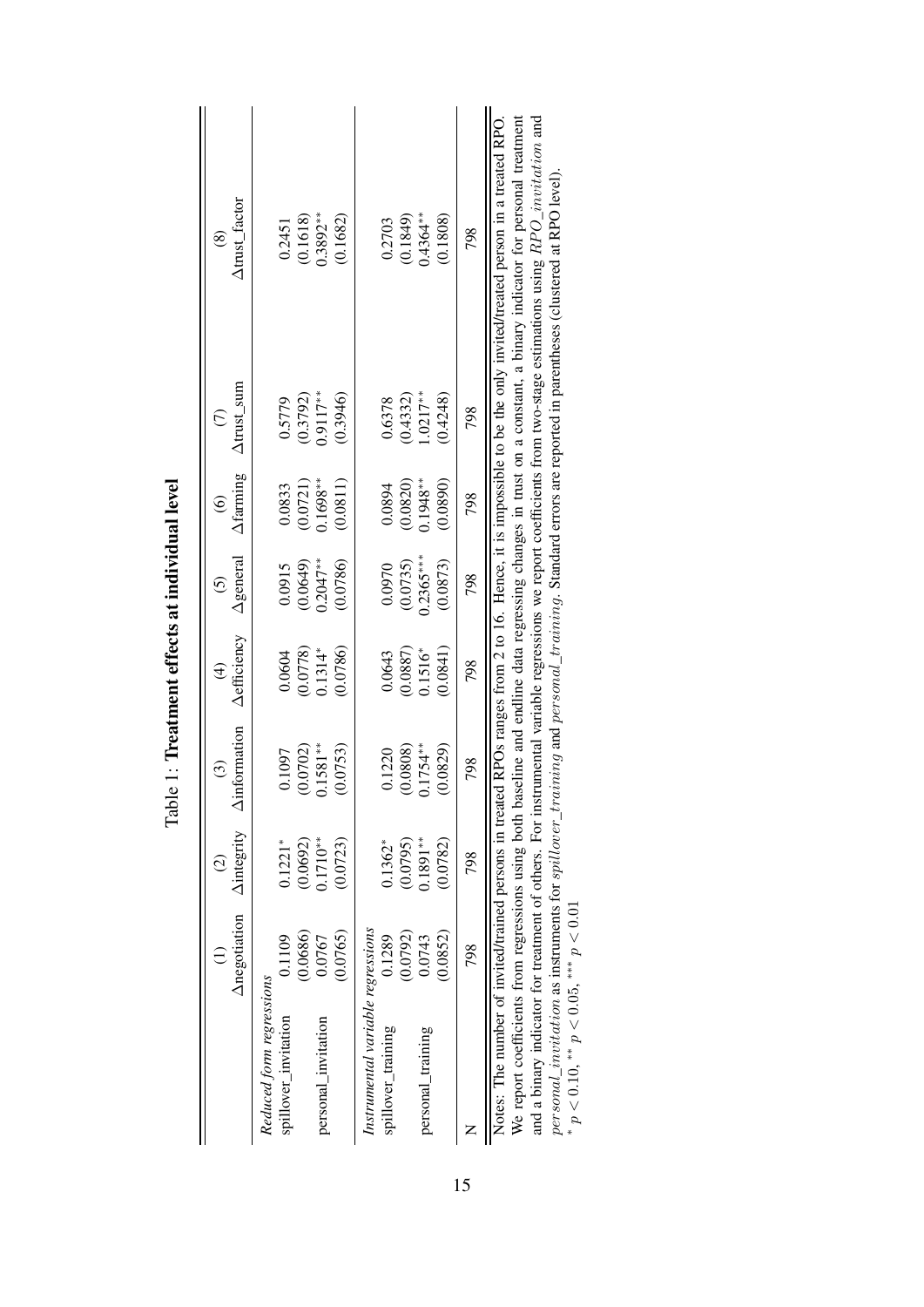<span id="page-15-0"></span>

|                                                                                                                                           | $\widehat{z}$          | $\widehat{c}$           | $\odot$               | $\widehat{E}$      | $\widehat{c}$      | $\circledcirc$     | $\epsilon$            | $\circledast$                                                                                                                                                                                                                                                                                                                                                                                      |
|-------------------------------------------------------------------------------------------------------------------------------------------|------------------------|-------------------------|-----------------------|--------------------|--------------------|--------------------|-----------------------|----------------------------------------------------------------------------------------------------------------------------------------------------------------------------------------------------------------------------------------------------------------------------------------------------------------------------------------------------------------------------------------------------|
|                                                                                                                                           | Anegotiation           | <b>Aintegrity</b>       | $\Delta$ information  | Aefficiency        | $\Delta$ general   | Afarming           | Atrust_sum            | ∆trust_factor                                                                                                                                                                                                                                                                                                                                                                                      |
| Reduced form regressions<br>spillover_invitation                                                                                          | $0.1614***$            | $0.1575***$             | $0.1508**$            | 0.0979             | 0.0805             | 0.0849             | $0.7330*$             | $0.3118*$                                                                                                                                                                                                                                                                                                                                                                                          |
|                                                                                                                                           | (0.0709)               | (0.0701)                | (0.0694)              | (0.0823)           | (0.0667)           | (0.0710)           | (0.3758)              | (0.1605)                                                                                                                                                                                                                                                                                                                                                                                           |
| personal_invitation                                                                                                                       | 0.1351                 | $0.1881**$              | $0.2020**$            | 0.1342             | $0.1838**$         | $0.1778**$         | $1.0211**$            | $0.4351***$                                                                                                                                                                                                                                                                                                                                                                                        |
|                                                                                                                                           | (0.0977)               | (0.0806)                | (0.0843)              | (0.0967)           | (0.0801)           | (0.0848)           | (0.4289)              | (0.1830)                                                                                                                                                                                                                                                                                                                                                                                           |
| Instrumental variable regressions<br>spillover_training                                                                                   | $0.1873**$             | $0.1801**$              | $0.1714**$            | $0.1111$           | 0.0879             | 0.0934             | $0.8311*$             | $0.3535*$                                                                                                                                                                                                                                                                                                                                                                                          |
|                                                                                                                                           | (0.0831)               | (0.0817)                | (0.0808)              | (0.0945)           | (0.0762)           | (0.0813)           | (0.4338)              | (0.1852)                                                                                                                                                                                                                                                                                                                                                                                           |
| personal_training                                                                                                                         | 0.1381                 | $0.2075**$              | $0.2271**$            | 0.1514             | $0.2196***$        | $0.2108**$         | $1.1545**$            | $0.4921**$                                                                                                                                                                                                                                                                                                                                                                                         |
|                                                                                                                                           | (0.1165)               | (0.0917)                | (0.0973)              | (0.1093)           | (0.0923)           | (0.0965)           | (0.4817)              | (0.2055)                                                                                                                                                                                                                                                                                                                                                                                           |
| Reduced form regressions                                                                                                                  |                        | $0.1859**$              |                       |                    |                    |                    |                       |                                                                                                                                                                                                                                                                                                                                                                                                    |
| spillover_invitation_OL                                                                                                                   | $0.1677*$              |                         | 0.1414                | (0.0934)<br>0.0747 | 0.0626             | 0.1172             | $0.7495*$             | $0.3181*$                                                                                                                                                                                                                                                                                                                                                                                          |
| spillover_invitation_OM                                                                                                                   | $0.1829**$<br>(0.0850) | $0.1844***$<br>(0.0810) | (0.0915)<br>$0.1771*$ | 0.1193             | (0.0764)<br>0.1072 | (0.0796)<br>0.0839 | (0.4222)<br>$0.8549*$ | (0.1806)<br>$0.3639*$                                                                                                                                                                                                                                                                                                                                                                              |
|                                                                                                                                           | (0.0832)               | (0.0880)                | (0.0920)              | (0.1018)           | (0.0830)           | (0.0830)           | (0.4717)              | (0.2017)                                                                                                                                                                                                                                                                                                                                                                                           |
| spillover_invitation_LM                                                                                                                   | $0.1429*$              | $0.1225*$               | $0.1382*$             | 0.0967             | 0.0727             | 0.0667             | 0.6397                | 0.2723                                                                                                                                                                                                                                                                                                                                                                                             |
|                                                                                                                                           | (0.0814)               | (0.0732)                | (0.0743)              | (0.0864)           | (0.0747)           | (0.0750)           | (0.3978)              | (0.1696)                                                                                                                                                                                                                                                                                                                                                                                           |
| personal_invitation                                                                                                                       | 0.1351                 | $0.1881**$              | $0.2020**$            | 0.1342             | $0.1838***$        | $0.1778**$         | $.0211**$             | $0.4351***$                                                                                                                                                                                                                                                                                                                                                                                        |
|                                                                                                                                           | (0.0979)               | (0.0807)                | (0.0844)              | (0.0968)           | (0.0803)           | (0.0849)           | (0.4296)              | (0.1833)                                                                                                                                                                                                                                                                                                                                                                                           |
| Instrumental variable regressions                                                                                                         |                        |                         |                       |                    |                    |                    |                       |                                                                                                                                                                                                                                                                                                                                                                                                    |
| spillover_training_OL                                                                                                                     | $0.2000*$              | $0.2217**$              | 0.1687                | 0.0892             | 0.0747             | 0.1398             | $0.8940*$             | $0.3795*$                                                                                                                                                                                                                                                                                                                                                                                          |
|                                                                                                                                           | (0.1054)               | (0.1013)                | (0.1086)              | (0.1080)           | (0.0878)           | (0.0903)           | (0.4939)              | (0.2112)                                                                                                                                                                                                                                                                                                                                                                                           |
| spillover_training_OM                                                                                                                     | $0.3245*$              | $0.3279**$              | $0.3307*$             | 0.2105             | 0.2197             | 0.1780             | 1.5914*               | $0.6769*$                                                                                                                                                                                                                                                                                                                                                                                          |
|                                                                                                                                           | (0.1690)               | (0.1515)                | (0.1809)              | (0.1800)           | (0.1466)           | (0.1567)           | (0.8499)              | (0.3630)                                                                                                                                                                                                                                                                                                                                                                                           |
| spillover_training_LM                                                                                                                     | 0.1282                 | 0.1030                  | 0.1113                | 0.0834             | 0.0434             | 0.0382             | 0.5075                | 0.2162                                                                                                                                                                                                                                                                                                                                                                                             |
|                                                                                                                                           | (0.0876)               | (0.0737)                | (0.0780)              | (0.0859)           | (0.0775)           | (0.0764)           | (0.4039)              | (0.1720)                                                                                                                                                                                                                                                                                                                                                                                           |
| personal_training                                                                                                                         | 0.1306                 | $0.2008**$              | $0.2176**$            | 0.1446             | $0.2113**$         | $0.2080**$         | $.1129**$             | $0.4743**$                                                                                                                                                                                                                                                                                                                                                                                         |
|                                                                                                                                           | (0.1153)               | (1000, 0)               | (0.0958)              | (0.1078)           | (0.0910)           | (0.0944)           | (0.4756)              | (0.2028)                                                                                                                                                                                                                                                                                                                                                                                           |
| Z                                                                                                                                         | 630                    | 630                     | 630                   | 630                | 630                | 630                | 6308                  | 630                                                                                                                                                                                                                                                                                                                                                                                                |
|                                                                                                                                           |                        |                         |                       |                    |                    |                    |                       | Notes: We report coefficients from regressions on the subsample of members using both baseline and endline data regressing changes in trust on a constant, a binary indicator for personal                                                                                                                                                                                                         |
|                                                                                                                                           |                        |                         |                       |                    |                    |                    |                       | treatment and a binary indicator for treatment of others (binary indicators for treatment of others by group type). For instrumental variable regressions we report coefficients from two-stage esti-<br>mations using $RPO\_invitation$ and $personal\_invitation$ as instruments for $spillover\_training$ and $personal\_training$ and from two-stage estimations using $RPO\_invitation\_OL$ . |
|                                                                                                                                           |                        |                         |                       |                    |                    |                    |                       | $RPO\_intation\_OM$ , $RPO\_invitation\_LM$ and personal_invitation as instruments for spillover_training_OL, spillover_training_OM, spillover_training_LM and                                                                                                                                                                                                                                     |
| personal_training. Standard errors are reported in parentheses (clustered at RPO level).<br>* $p < 0.10$ , ** $p < 0.05$ , *** $p < 0.01$ |                        |                         |                       |                    |                    |                    |                       |                                                                                                                                                                                                                                                                                                                                                                                                    |

 $p < 0.10$ , \*\*  $p < 0.05$ , \*\*\*  $p < 0.01$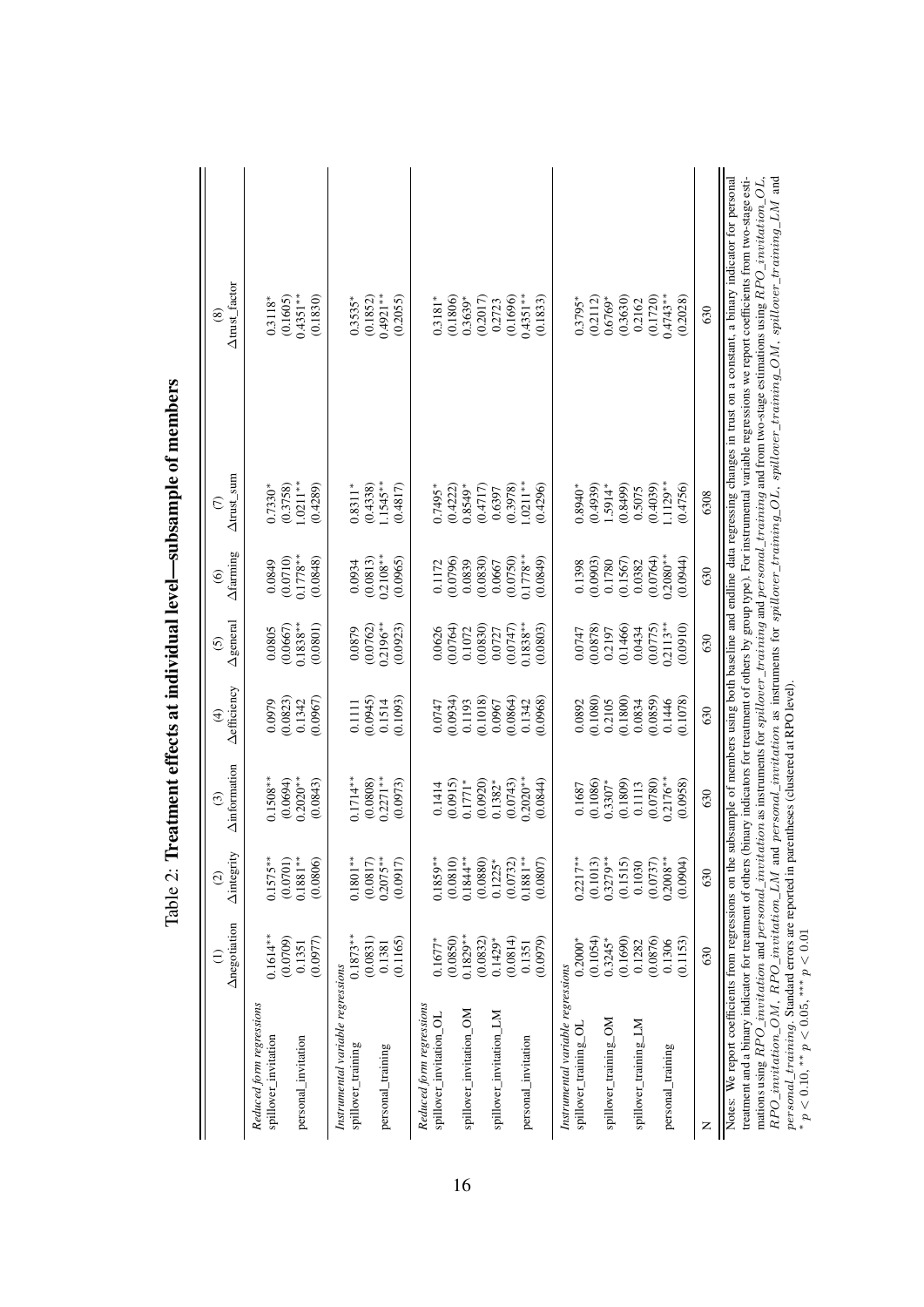In Table [3](#page-16-0) we examine effects beyond trust. Besides having an impact on intra-RPO trust in both members and leaders, the training intervention may have also affected farmers' perception of their RPO. Data about the true and perceived level of information is scarce in our data set. We have information on how well farmers know their own RPO, namely whether they believe to know how many members their RPO has. This question was only included in the endline survey. In Table [3](#page-16-0) we report the percentage of farmers stating that they know the size of their RPO by intended treatment status. On average, farmers from invited RPOs feel significantly better informed about the size of their RPO than farmers in the control group. This difference is dominated by farmers who were personally invited, but also non-invited farmers in the treatment group fare better than farmers in the control group. Apparently, the training was able to provide farmers with information they were previously lacking. In line with this, we find that farmers in invited RPOs appear better informed about the potential benefits of an efficiently working RPO, and also a significant difference when looking at the evaluation of the actual RPOs (see Table [3\)](#page-16-0). Farmers from invited RPOs are significantly more confident than farmers from the control group that their RPO can help to overcome hindrances that they encounter when selling individually.

|                                                                                                               |          | <b>Panel A</b> (N=798): Do you know how many members there are in your group (approximately)?                         |         |       |         |  |
|---------------------------------------------------------------------------------------------------------------|----------|-----------------------------------------------------------------------------------------------------------------------|---------|-------|---------|--|
| treatment                                                                                                     |          |                                                                                                                       | control | total | p-value |  |
| 52.93                                                                                                         |          |                                                                                                                       | 33.83   | 48.12 | 0.0000  |  |
|                                                                                                               | invitees | non-invitees                                                                                                          |         |       |         |  |
|                                                                                                               | 74.67    | 45.64                                                                                                                 |         |       | 0.0000  |  |
|                                                                                                               |          | <b>Panel B</b> (N=532): Do you think an efficient group could overcome hindrances you encounter selling individually? |         |       |         |  |
| treatment                                                                                                     |          |                                                                                                                       | control | total | p-value |  |
| 97.96                                                                                                         |          |                                                                                                                       | 95.68   | 97.37 | 0.1493  |  |
|                                                                                                               | invitees | non-invitees                                                                                                          |         |       |         |  |
|                                                                                                               | 95.61    | 98.92                                                                                                                 |         |       | 0.0350  |  |
| <b>Panel C</b> (N=533): Do you think your group could overcome hindrances you encounter selling individually? |          |                                                                                                                       |         |       |         |  |
| treatment                                                                                                     |          |                                                                                                                       | control | total | p-value |  |
| 67.18                                                                                                         |          |                                                                                                                       | 52.86   | 63.41 | 0.0025  |  |
|                                                                                                               | invitees | non-invitees                                                                                                          |         |       |         |  |
|                                                                                                               | 67.26    | 67.14                                                                                                                 |         |       | 0.9827  |  |

<span id="page-16-0"></span>Table 3: Perception of RPO at endline by intended treatment status

Notes: We report the percentage of persons answering the questions affirmatively at endline as well as the p-value of two-sample t-tests with the null of equal means. Samples in panels B and C are smaller than the sample in panel A as people who stated to not be facing any constraints when selling individually did not answer these questions.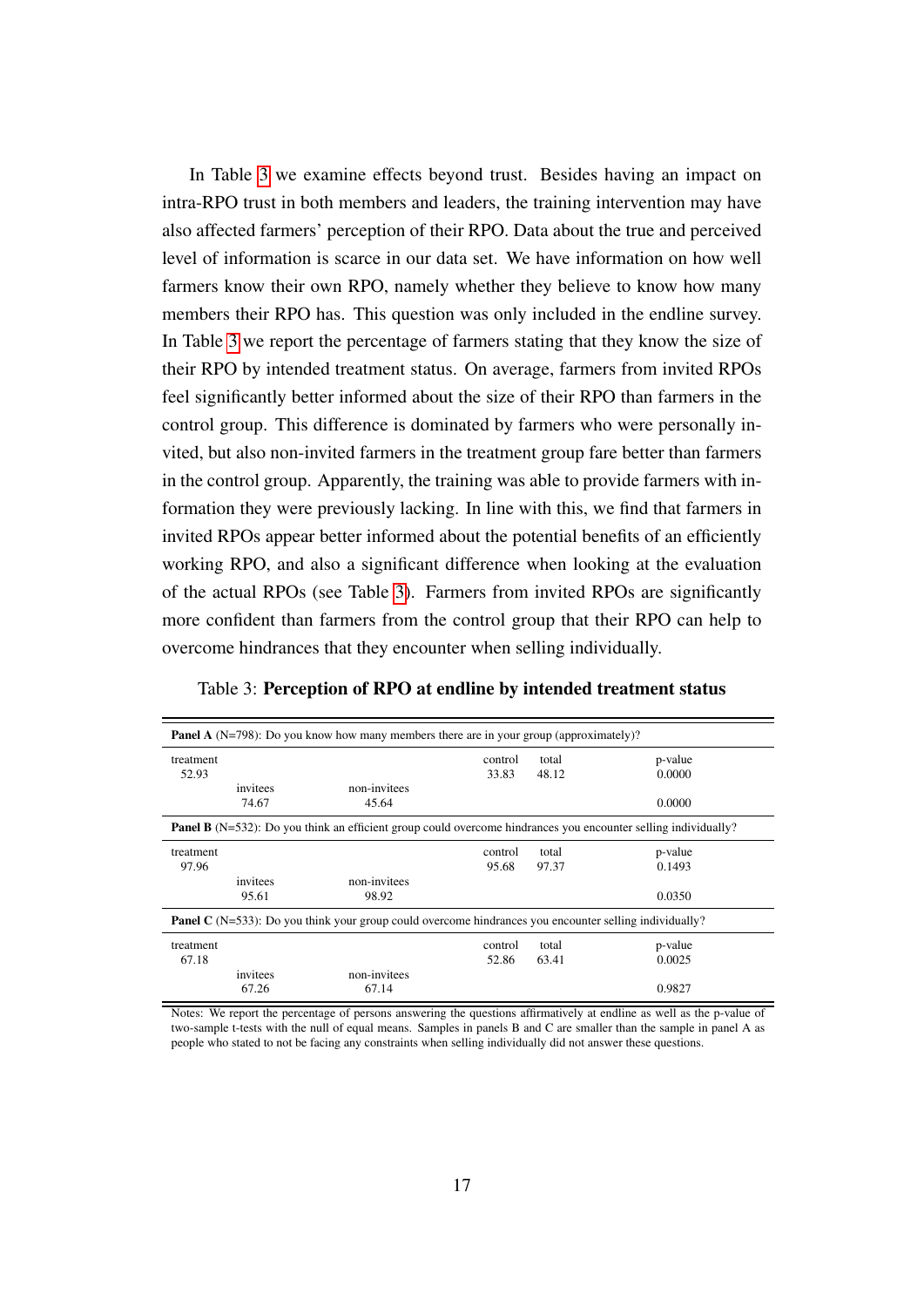### 5 Concluding remarks

Although many positive examples from both developed and developing countries exist, many RPOs still struggle to offer the type of commercialization services that would lead to higher output prices for their members. In this paper, we have argued that trust in leaders' motives and competence as well as trust in members are crucial for successful collective commercialization as a form of collective action.

We conduct a cluster-randomized controlled trial in the context of RPOs in Senegal. We randomly invited members and/or leaders to participate in a threeday training to induce members and leaders to coordinate towards successful collective commercialization. The training itself consisted of three days of interactive discussion on the benefits, conduct and constraints of collective commercialization. In all treated RPOs, a general assembly was convened shortly after the training to discuss its content with non-participants.

We find a positive treatment effect of the training on both trust in leaders and trust in members. For trust in leaders, the effect is especially pronounced for trust in leaders' integrity and their informational advantage. Moreover, results suggest a strong spillover effect on non-treated members for trust in leaders, i.e., that the sizable positive average treatment effect is not to be attributed solely to personal invitation. This may be attributed to untrained members believing that trained leaders have gained relevant skills (trust in competence) and that trained leaders are less likely to privately capture rents (trust in motives). These results are robust to the inclusion of different covariates and to different specifications of the underlying model.

These findings suggest that relatively soft and non-costly interventions such as a group training appear to be able to positively affect intra-RPO trust and the farmer's perception of coordination towards successful collective action. Furthermore, social capital is often thought to increase with use, i.e., it is thought of as being self-reinforcing when reciprocity connects people leading to increased trust and confidence [\(Pretty and Ward, 2001\)](#page-20-10). Thus, the training may well have been the starting point for more collective endeavors to come.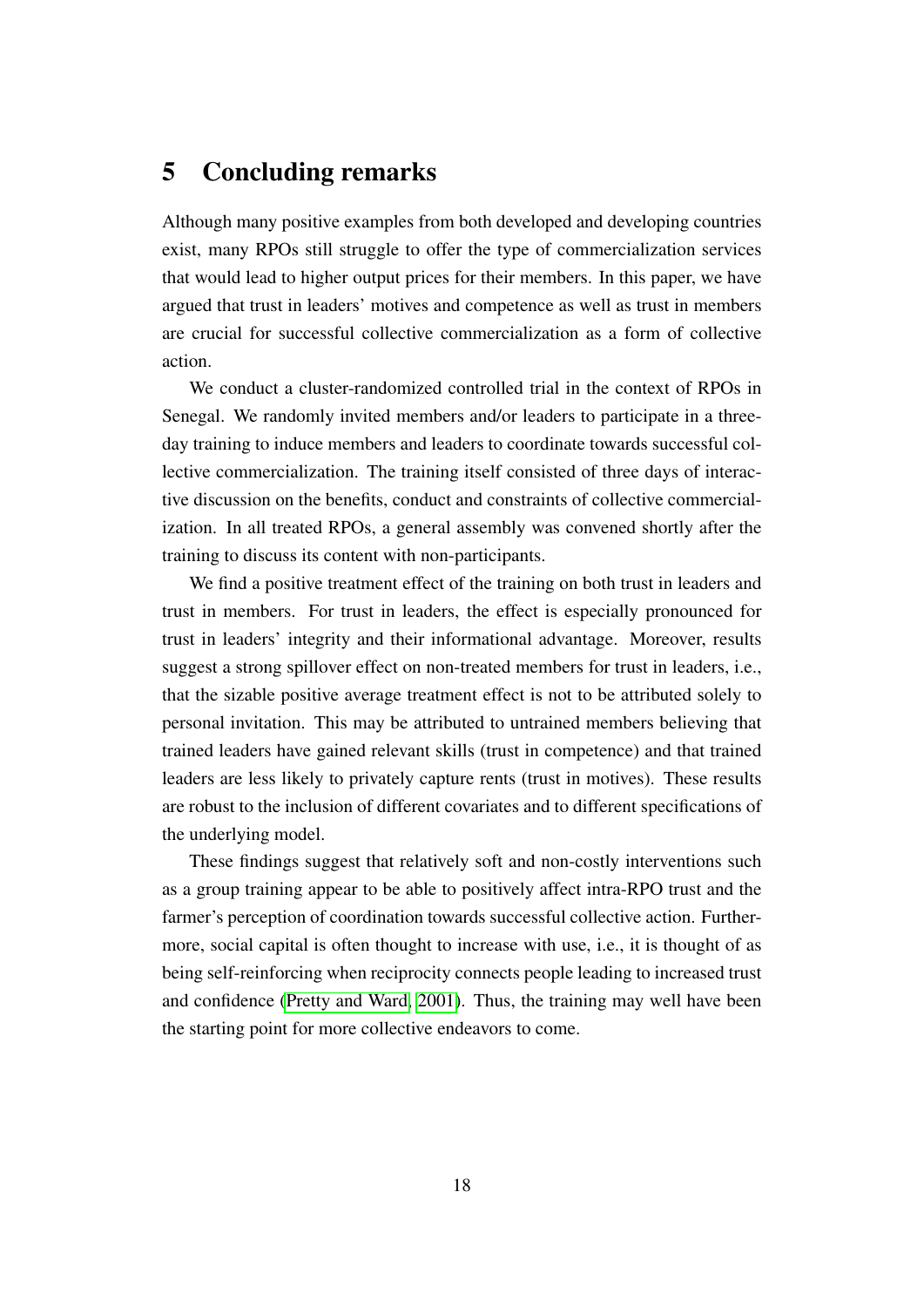## Acknowledgments

We are grateful to FONGS, GRET and PINORD for a fruitful collaboration.

## Funding Statement

We gratefully acknowledge financial support from the German Science Foundation SFB 884 and the German Federal Ministry for Economic Cooperation and Development through the funding initiative for International Agricultural Research Centers and from the International Food Policy Research Institute Mobile Experimental Economics Laboratory.

## Conflicts of Interest

None.

## Data availability statement

Replication materials are available in the supplementary materials section of the article.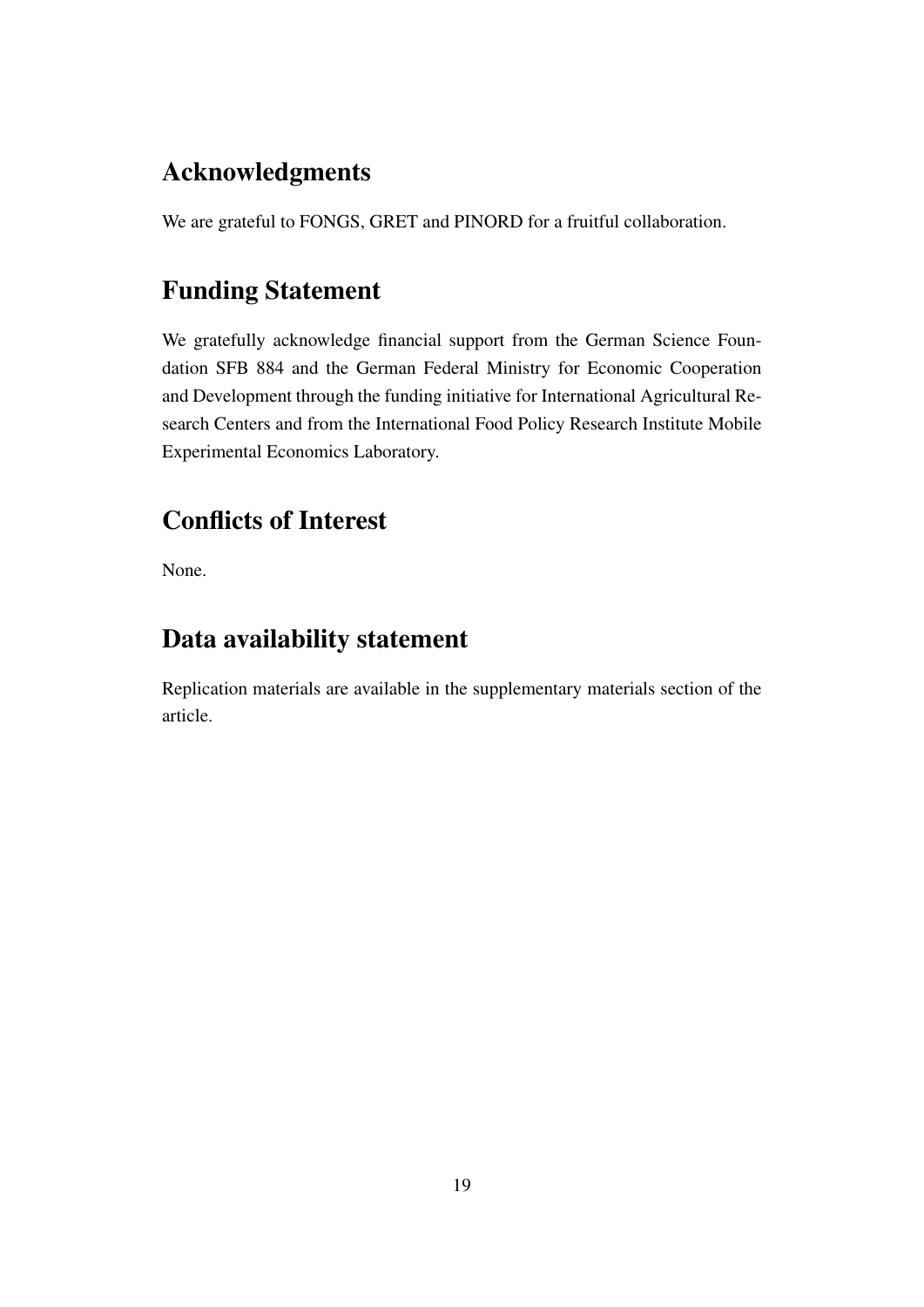## References

- <span id="page-19-10"></span>Agrawal, A. (2001). Common Poperty Institutions and Sustainable Governance of Resources. *World Development 29*(10), 1649–1672.
- <span id="page-19-1"></span>Bernard, T., H. Collion, A. de Janvry, P. Rondot, and E. Sadoulet (2008). Do Village Organizations Make a Difference in African Rural Development? A Study for Senegal and Burkina Faso. *World Development 36*(11), 2188–2204.
- <span id="page-19-8"></span>Bernard, T., M. Frölich, A. Landmann, P. N. Unte, A. Viceisza, and F. Wouterse (2015). Discussion Paper: Building Trust in Rural Producer Organizations in Senegal: Results from a Randomized Controlled Trial. *IZA Discussion Paper 9207*(9207), 1–64.
- <span id="page-19-6"></span>Bernard, T., L. Sene, A. Viceisza, and F. Wouterse (2014). Leaders needed. Experimental Evidence from Rural Producer Organizationations in Senegal. Mimeo, International Fool Policy Research Institute, Washington, D.C.
- <span id="page-19-2"></span>Bernard, T., D. Spielman, A. Taffesse, and E. Gabre-Madhin (2010). Cooperatives for Staple Crop Marketing. Evidence from Ethiopia. Research Monograph 164, International Food Policy Research Institute, Washington, D. C.
- <span id="page-19-9"></span>Bernard, T., S. Taffesse, and E. Gabre-Madhin (2008). Impact of cooperatives on smallholders' commercialization behaviour: evidence from Ethiopia. *Agricultural Economics 39*(2), 147–161.
- <span id="page-19-4"></span>Bernard, T. and F. Wouterse (2015). Triggering collective action: Evidence from farmer groups in Senegal. Mimeo, International Food Policy Research Institute, Washington, D.C.
- <span id="page-19-5"></span>Buck, S. and J. Alwang (2011). Agricultural extension, trust, and learning: results from economic experiments in Ecuador. *Agricultural Economics 42*(6), 685– 699.
- <span id="page-19-7"></span>Collier, P. (2002). Social capital and poverty: a microeconomic perspective. In C. Grootaert and T. van Bastelaer (Eds.), *The role of social capital in development: an empirical assessment*, Chapter 1, pp. 19–41. Cambridge: Cambridge University Press.
- <span id="page-19-0"></span>Devaux, A., D. Horton, C. Velasco, G. Thiele, G. López, T. Bernet, I. Reinoso, and M. Ordinola (2009). Collective action for market chain innovation in the Andes. *Food Policy 34*(1), 31–38.
- <span id="page-19-3"></span>Fafchamps, M. and R. Hill (2005). Selling at the Farmgate or Traveling to Market. *American Journal of Agricultural Economics 87*(3), 717–734.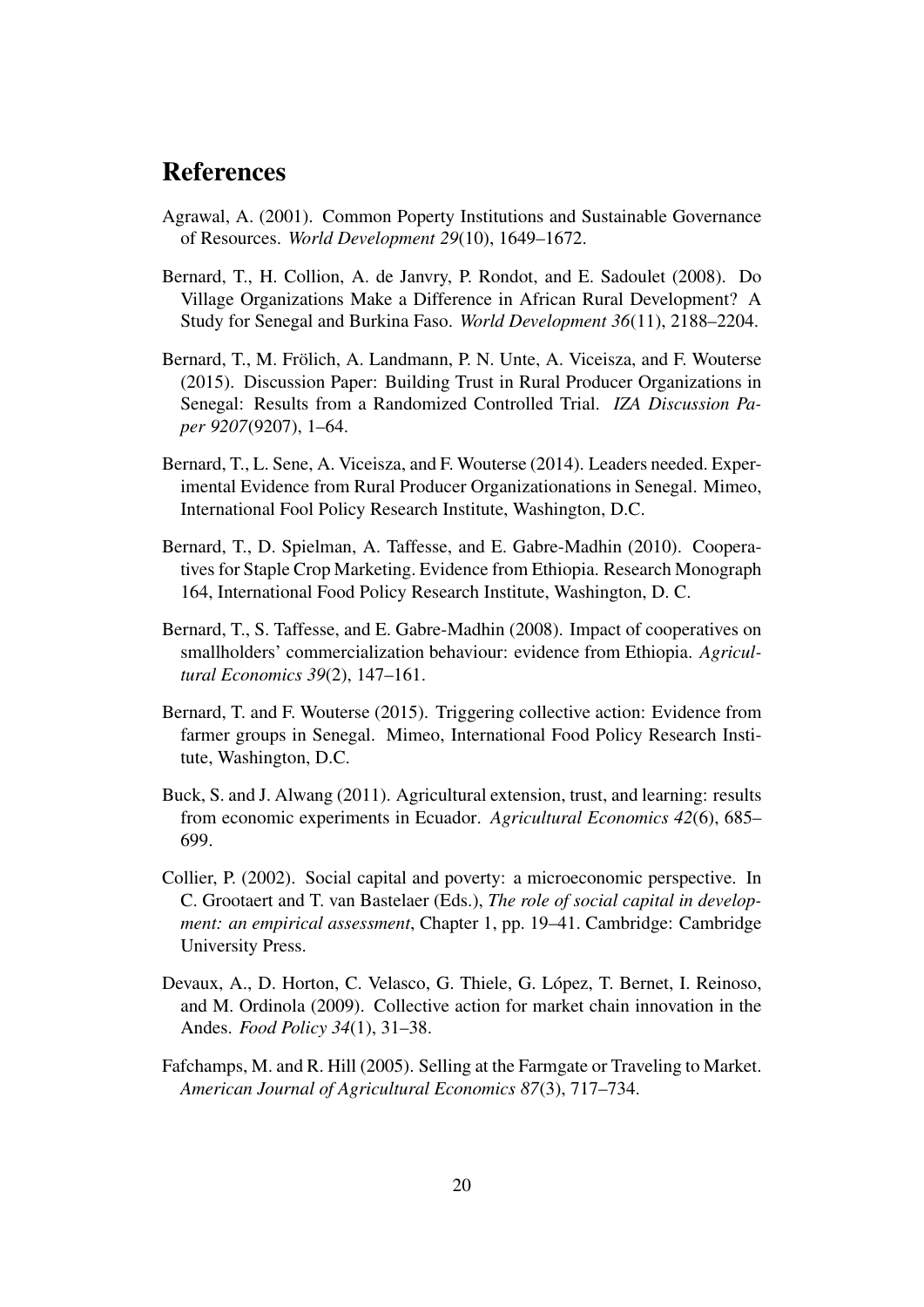- <span id="page-20-5"></span>Fischer, E. and M. Qaim (2014). Smallholder farmers and collective action: What determines the intensity of participation? *Journal of Agricultural Economics 65*(3), 683–702.
- <span id="page-20-6"></span>Hill, R. V., E. Maruyama, M. Olapade, and M. Frölich (2014). Strengthening producer organizations to increase market access of smallholder farmers in Uganda. Mimeo.
- <span id="page-20-3"></span>Kodama, Y. (2007). New Role of Cooperatives in Ethiopia: The Case of Ethiopian Coffee Farmers Cooperatives. *African Study Monographs 35*, 87–109.
- <span id="page-20-0"></span>Markelova, H., R. Meinzen-Dick, J. Hellin, and S. Dohrn (2009). Collective action for smallholder market access. *Food Policy 34*(1), 1–7.
- <span id="page-20-7"></span>Masakure, O. and S. Henson (2005). Why Do Small-Scale Producers Choose to Produce under Contract? Lessons from Nontraditional Vegetable Exports from Zimbabwe. *World Development 33*(10), 1721–1733.
- <span id="page-20-11"></span>Mercoiret, M.-R. (n.d.). Enhancing the Capacities of Rural Producer Organisations: The case of the Agricultural Services and Producer Organisations Support Program (PSAOP) - Senegal. Report, World Bank, Washington, D.C.
- <span id="page-20-4"></span>Narrod, C., D. Roy, J. Okello, B. Avendano, K. Rich, and A. Thorat (2009). Public-private partnerships and collective action in high value fruit and vegetable supply chains. *Food Policy 34*(1), 8–15.
- <span id="page-20-8"></span>Ostrom, E. and T. K. Ahn (2003). Introduction. In E. Ostrom and T. K. Ahn (Eds.), *Foundations of Social Capital*, pp. xi–xxxix. Northampton, MA: Edward Elgar.
- <span id="page-20-2"></span>Poulton, C., A. Dorward, and J. Kydd (2010). The Future of Small Farms: New Directions for services, Institutions, and Intermediation. *World Development 38*(10), 1413–1428.
- <span id="page-20-10"></span>Pretty, J. and H. Ward (2001). Social Capital and the Environment. *World Development 29*(2), 209–227.
- <span id="page-20-9"></span>Putnam, R. D. (1993). The Prosperous Community: Social Capital and Public Life. *American Prospect 13*, 35–42.
- <span id="page-20-12"></span>Réseau des Organisations Paysannes et Pastorales du Sénégal (2008). Coopératives au Sénégal. Retrieved on 11 September 2014 from [http://www.](http://www.resopp-sn.org/rubrique.php3?id_rubrique=18) [resopp-sn.org/rubrique.php3?id\\_rubrique=18](http://www.resopp-sn.org/rubrique.php3?id_rubrique=18).
- <span id="page-20-1"></span>Rondot, P. and M.-H. Collion (2001). Agricultural Producer Organizations: Their Contribution to Rural Capacity Building and Poverty Reduction. Workshop Report, World Bank, Washington, D.C.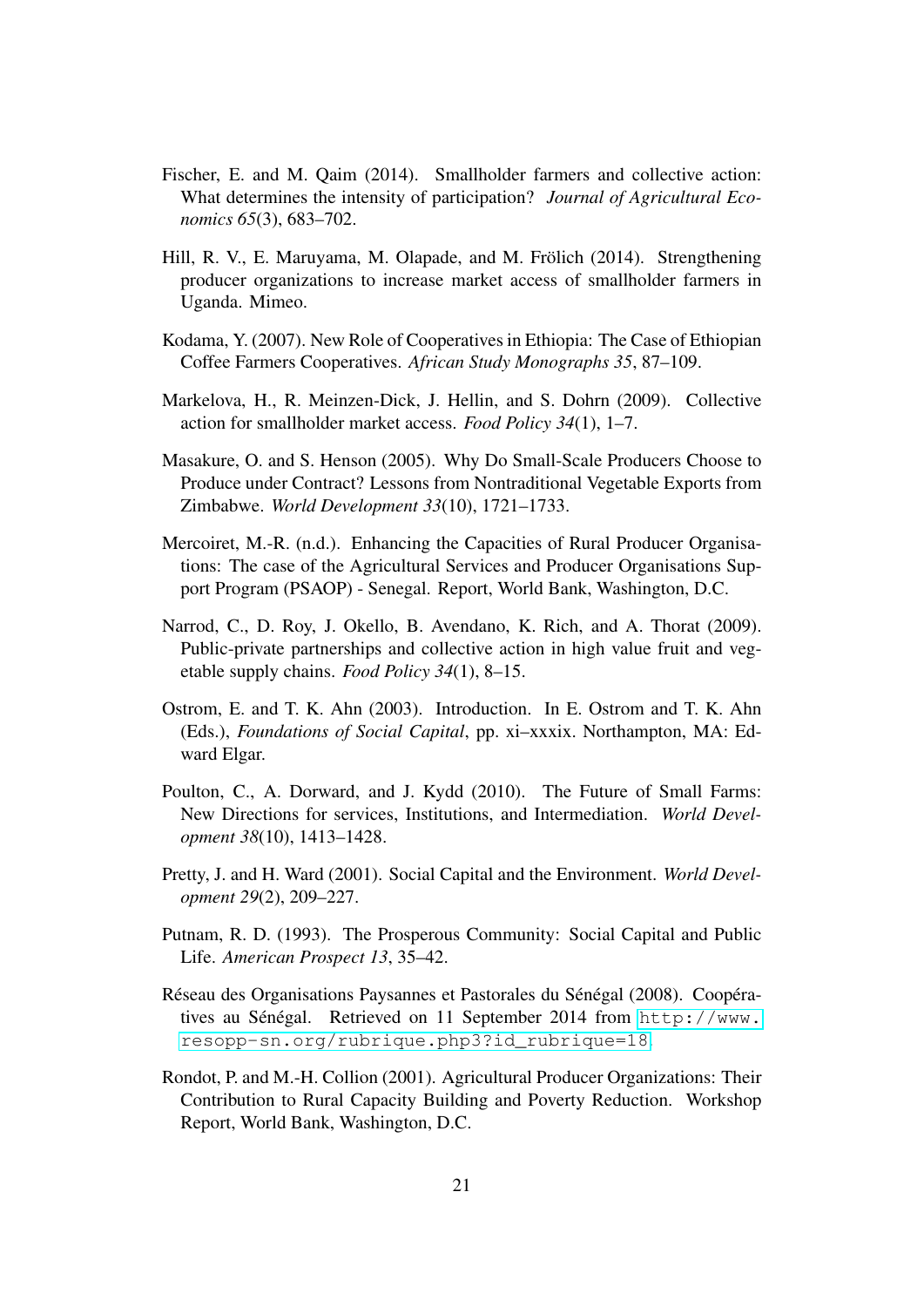- <span id="page-21-3"></span>Shiferaw, B., J. Hellin, and G. Muricho (2011). Improving market access and agricultural productivity growth in Africa: what role for producer organizations and collective action institutions? *Food Security 3*(4), 475–489.
- <span id="page-21-5"></span>Shiferaw, B., G. Obare, and G. Muricho (2008). Rural market imperfections and the role of institutions in collective action to improve markets for the poor. *Natural Resources Forum 32*(1), 25–38.
- <span id="page-21-1"></span>Stockbridge, M., A. Dorward, and J. Kydd (2003). Farmer Organisations For Market Access: Learning from Success. Briefing Paper, Department for International Development, London.
- <span id="page-21-2"></span>Tefft, J. (2004). Building on Success in African Agriculture: Mali's White Revolution: Smallholder Cotton from 1960 to 2003. 2020 Vision Focus Brief 12, International Food Policy Research Institute, Washington, D.C.
- <span id="page-21-0"></span>The World Bank (2008). World Development Report 2008: Agriculture for Development. Report, The World Bank, Washington, D.C.
- <span id="page-21-4"></span>Twyman, M., N. Harvey, and C. Harries (2008). Trust in motives, trust in competence: Separate factors determining the effectiveness of risk communication. *Judgment and Decision Making 3*(1), 111–120.
- <span id="page-21-6"></span>Wollni, M. and M. Zellner (2007). Do farmers benefit from participating in specialty markets and cooperatives? The case of coffee marketing in Costa Rica. *Agricultural Economics 37*(2–3), 243–248.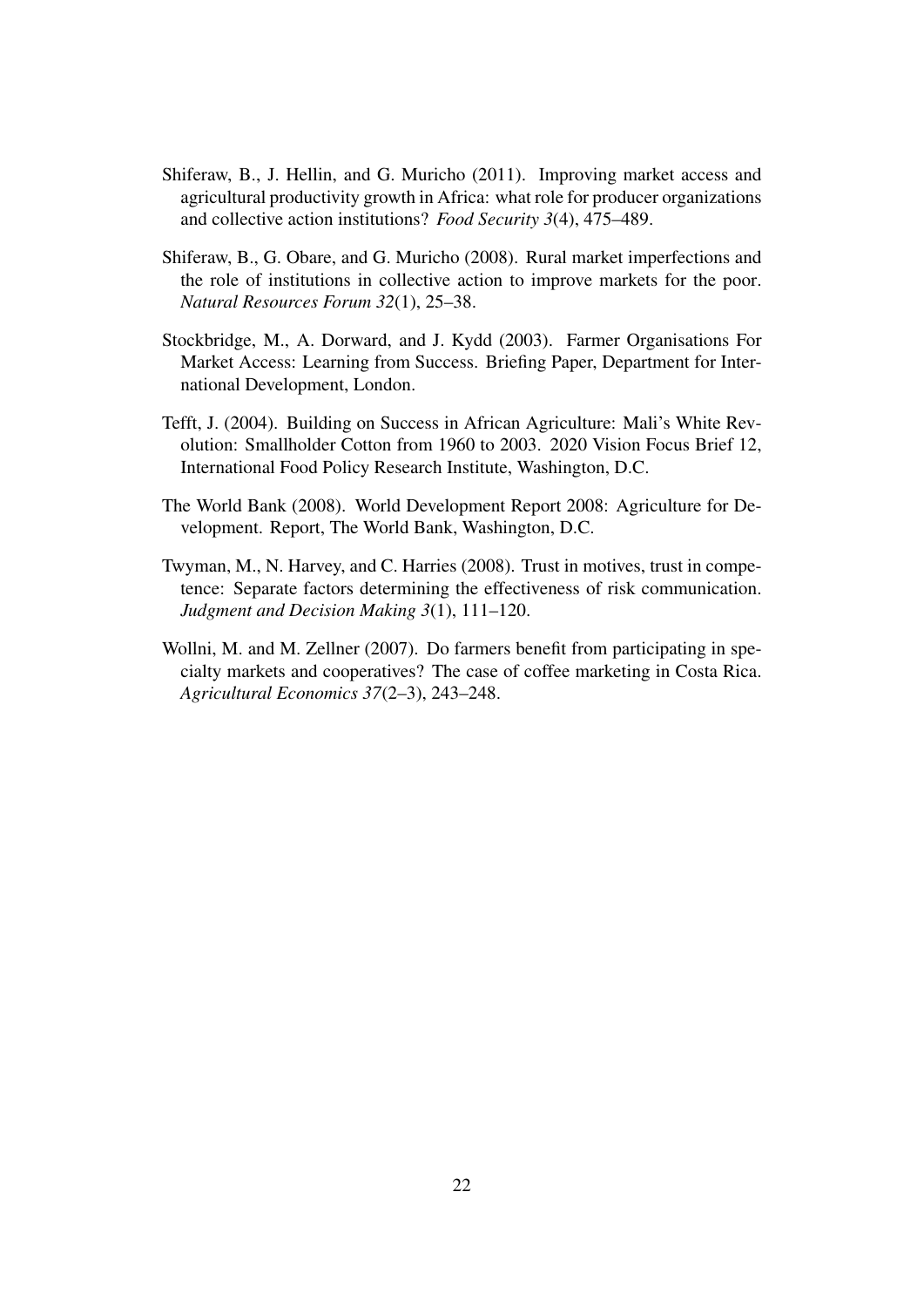## Appendix

## A Descriptive statistics

#### <span id="page-22-0"></span>Table A.4: Descriptive statistics by collective commercialization activity on RPO level (RPO characteristics and RPO averages of individual characteristics)

| Variable                         | Mean<br>$(N=69)$ | Standard<br>deviation | Mean if RPO not<br>active in collective<br>commercialization<br>$(N=49)$ | Mean if RPO<br>active in collective<br>commercialization<br>$(N=20)$ | Difference |
|----------------------------------|------------------|-----------------------|--------------------------------------------------------------------------|----------------------------------------------------------------------|------------|
| trust outcomes                   |                  |                       |                                                                          |                                                                      |            |
| efficiency                       | 0.69             | 0.22                  | 0.66                                                                     | 0.77                                                                 | $-0.11*$   |
| farming                          | 0.64             | 0.21                  | 0.62                                                                     | 0.69                                                                 | $-0.08$    |
| general                          | 0.62             | 0.23                  | 0.59                                                                     | 0.70                                                                 | $-0.11*$   |
| information                      | 0.70             | 0.21                  | 0.67                                                                     | 0.78                                                                 | $-0.11**$  |
| integrity                        | 0.70             | 0.22                  | 0.68                                                                     | 0.77                                                                 | $-0.09$    |
| negotiation                      | 0.64             | 0.21                  | 0.61                                                                     | 0.71                                                                 | $-0.10*$   |
| trust_factor                     | $-0.04$          | 0.50                  | $-0.11$                                                                  | 0.15                                                                 | $-0.26*$   |
| trust_sum                        | 3.99             | 1.18                  | 3.82                                                                     | 4.42                                                                 | $-0.61*$   |
| additional covariates            |                  |                       |                                                                          |                                                                      |            |
| $\mathrm{age}^a$                 | 55.50            | 10.44                 | 57.33                                                                    | 51.16                                                                | $6.18***$  |
| bicycles                         | 0.17             | 0.25                  | 0.14                                                                     | 0.22                                                                 | $-0.07$    |
| distance to market               | 10.38            | 29.71                 | 11.49                                                                    | 7.68                                                                 | 3.81       |
| distance to storage <sup>b</sup> | 11.94            | 18.56                 | 12.08                                                                    | 11.58                                                                | 0.51       |
| groundnut                        | 0.41             | 0.49                  | 0.31                                                                     | 0.65                                                                 | $-0.34***$ |
| hectares <sup>b</sup>            | 3.56             | 2.88                  | 2.91                                                                     | 5.30                                                                 | $-2.40***$ |
| heterogeneity                    | 0.36             | 0.48                  | 0.31                                                                     | 0.50                                                                 | $-0.19$    |
| household size $^b$              | 12.71            | 4.09                  | 12.58                                                                    | 13.05                                                                | $-0.46$    |
| literate <sup>b</sup>            | 0.42             | 0.31                  | 0.40                                                                     | 0.47                                                                 | $-0.08$    |
| male                             | 0.42             | 0.29                  | 0.41                                                                     | 0.46                                                                 | $-0.06$    |
| member                           | 0.79             | 0.15                  | 0.81                                                                     | 0.75                                                                 | 0.06       |
| motorcycles                      | 0.16             | 0.21                  | 0.13                                                                     | 0.23                                                                 | $-0.10*$   |
| onion                            | 0.46             | 0.50                  | 0.61                                                                     | 0.10                                                                 | $0.51***$  |
| phone                            | 0.95             | 0.07                  | 0.94                                                                     | 0.96                                                                 | $-0.02$    |
| related to leader <sup>b</sup>   | 0.63             | 0.35                  | 0.64                                                                     | 0.60                                                                 | 0.04       |
| rice                             | 0.13             | 0.34                  | 0.08                                                                     | 0.25                                                                 | $-0.17*$   |
| savings in bank                  | 0.13             | 0.15                  | 0.10                                                                     | 0.21                                                                 | $-0.11***$ |
| savings in MFI                   | 0.32             | 0.18                  | 0.28                                                                     | 0.40                                                                 | $-0.12***$ |
| $size^a$                         | 31.83            | 8.28                  | 31.73                                                                    | 32.05                                                                | $-0.32$    |
| vehicles                         | 0.09             | 0.19                  | 0.09                                                                     | 0.12                                                                 | $-0.03$    |
| year of creation <sup>a</sup>    | 1996.70          | 10.30                 | 1996.40                                                                  | 1997.42                                                              | $-1.02$    |
| year joined <sup>b</sup>         | 1999.53          | 7.54                  | 1999.54                                                                  | 1999.49                                                              | 0.05       |

Notes: Information on collective commercialization in the 2010/2011 season is only available for 69 out of 73 RPOs. We report averages and standard deviations in the sample of 69 RPOs, averages in the subsamples of RPOs that did and did not engage in collective commercialization in the 2010/2011 season and results of two-sample t tests with the null of equal means in RPOs not having engaged and having engaged in collective commercialization.

<sup>a</sup> Information on these variables is only available for 64 out of 69 RPOs of which 45 did not engage in collective commercialization in the 2010/2011 season and 19 did.

 $<sup>b</sup>$  Information on these variables is only available for 62 out of 69 RPOs of which 45 did not engage in collective</sup> commercialization in the 2010/2011 season and 17 did.

\*  $p < 0.10$ , \*\*  $p < 0.05$ , \*\*\*  $p < 0.01$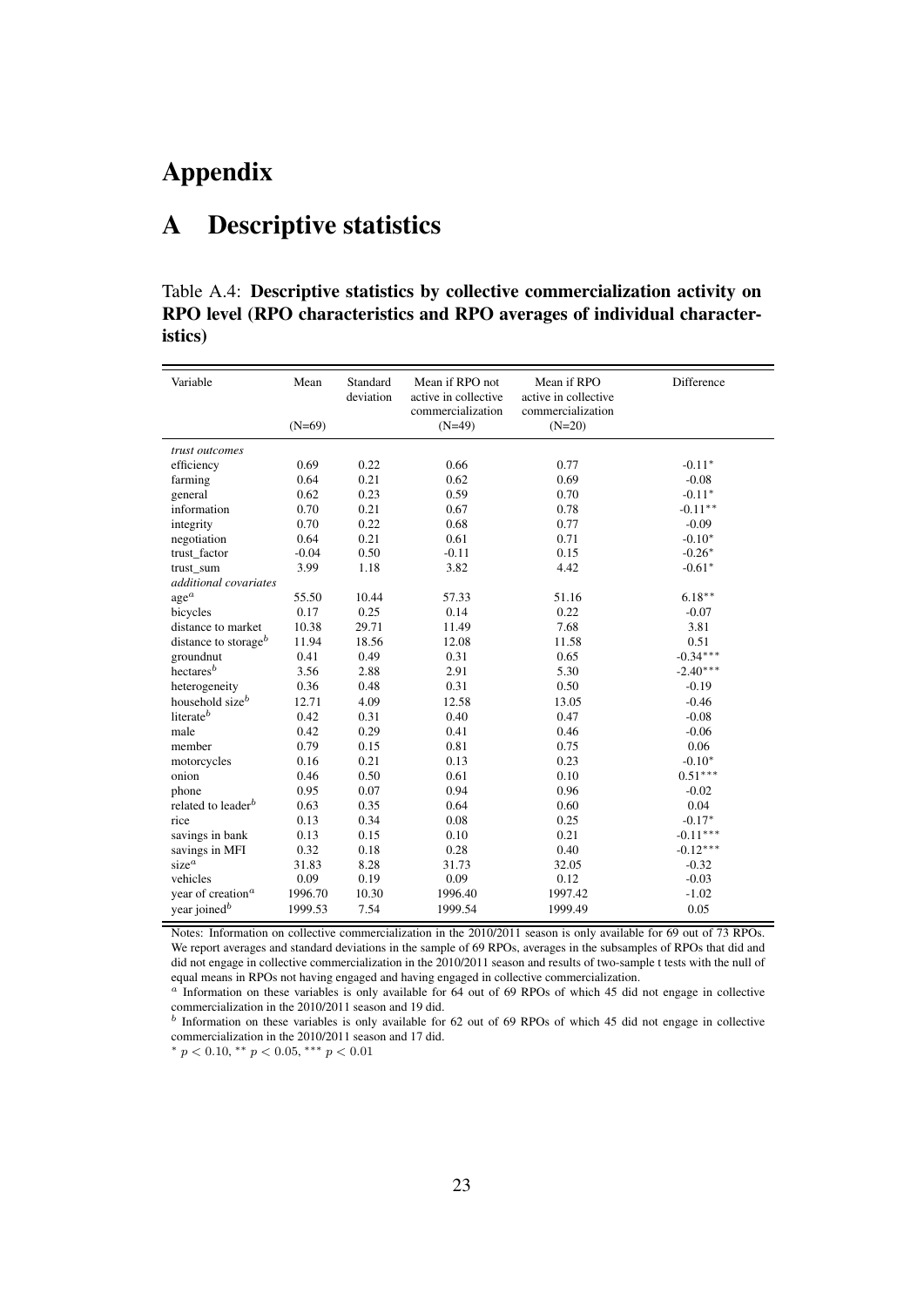| Variable                              | Mean<br>$(N=538)$ | Standard<br>deviation | Mean if farmer not<br>active in collective<br>commercialization<br>$(N=467)$ | Mean if farmer<br>active in collective<br>commercialization<br>$(N=71)$ | Difference |
|---------------------------------------|-------------------|-----------------------|------------------------------------------------------------------------------|-------------------------------------------------------------------------|------------|
|                                       |                   |                       |                                                                              |                                                                         |            |
| trust outcomes<br>efficiency          | 0.69              | 0.46                  | 0.67                                                                         | 0.85                                                                    | $-0.18***$ |
|                                       | 0.64              | 0.48                  | 0.63                                                                         | 0.70                                                                    | $-0.07$    |
| farming<br>general                    | 0.62              | 0.49                  | 0.61                                                                         | 0.70                                                                    | $-0.10$    |
| information                           | 0.70              | 0.46                  | 0.67                                                                         | 0.86                                                                    | $-0.18***$ |
|                                       | 0.71              | 0.46                  | 0.69                                                                         | 0.83                                                                    | $-0.14***$ |
| integrity                             | 0.63              | 0.48                  | 0.60                                                                         | 0.83                                                                    | $-0.23***$ |
| negotiation<br>trust factor           | $-0.04$           | 1.03                  | $-0.09$                                                                      | 0.30                                                                    | $-0.39***$ |
|                                       | 3.99              | 2.41                  | 3.87                                                                         | 4.77                                                                    | $-0.91***$ |
| trust sum<br>additional covariates    |                   |                       |                                                                              |                                                                         |            |
|                                       | 55.46             | 9.85                  | 56.16                                                                        | 51.03                                                                   | $5.13***$  |
| $\mbox{age}^a$                        | 0.15              | 0.49                  | 0.14                                                                         | 0.21                                                                    | $-0.07$    |
| bicycles                              | 12.90             | 52.43                 | 13.55                                                                        | 8.64                                                                    | 4.91       |
| distance to market                    |                   | 24.24                 | 14.22                                                                        | 15.00                                                                   |            |
| distance to storage <sup>b</sup>      | 14.32             |                       |                                                                              |                                                                         | $-0.78$    |
| groundnut                             | 0.47              | 0.50                  | 0.42                                                                         | 0.82                                                                    | $-0.40***$ |
| $h$ ectares <sup><math>b</math></sup> | 4.27              | 5.27                  | 3.85                                                                         | 6.88                                                                    | $-3.02***$ |
| heterogeneity                         | 0.35              | 0.48                  | 0.31                                                                         | 0.58                                                                    | $-0.27***$ |
| household size <sup>b</sup>           | 12.97             | 7.02                  | 12.96                                                                        | 13.06                                                                   | $-0.10$    |
| literate <sup>b</sup>                 | 0.44              | 0.50                  | 0.40                                                                         | 0.69                                                                    | $-0.28***$ |
| male                                  | 0.49              | 0.50                  | 0.50                                                                         | 0.46                                                                    | 0.03       |
| member                                | 0.75              | 0.43                  | 0.77                                                                         | 0.62                                                                    | $0.15***$  |
| motorcycles                           | 0.16              | 0.45                  | 0.14                                                                         | 0.28                                                                    | $-0.14***$ |
| onion                                 | 0.42              | 0.49                  | 0.47                                                                         | 0.07                                                                    | $0.40***$  |
| phone                                 | 0.95              | 0.21                  | 0.95                                                                         | 0.99                                                                    | $-0.04$    |
| related to leader <sup>b</sup>        | 0.65              | 0.48                  | 0.67                                                                         | 0.53                                                                    | $0.13**$   |
| rice                                  | 0.12              | 0.32                  | 0.12                                                                         | 0.11                                                                    | $0.00\,$   |
| savings in bank                       | 0.12              | 0.32                  | 0.10                                                                         | 0.24                                                                    | $-0.14***$ |
| savings in MFI                        | 0.36              | 0.48                  | 0.32                                                                         | 0.56                                                                    | $-0.24***$ |
| $size^a$                              | 31.49             | 6.54                  | 31.56                                                                        | 31.09                                                                   | 0.47       |
| vehicles                              | 0.06              | 0.33                  | 0.05                                                                         | 0.11                                                                    | $-0.06$    |
| year of creation <sup>a</sup>         | 1997.14           | 10.49                 | 1997.32                                                                      | 1995.99                                                                 | 1.34       |
| year joined <sup>b</sup>              | 1999.79           | 8.90                  | 2000.23                                                                      | 1997.06                                                                 | $3.16***$  |

<span id="page-23-0"></span>Table A.5: Descriptive statistics by collective commercialization activity on individual level

Notes: Information on collective commercialization in the 2010/2011 season is only available for 538 of 798 farmers belonging to 69 out of 73 RPOs. We report averages and standard deviations for a sample of those 538 farmers, averages in the subsamples of farmers that did and did not engage in collective commercialization in the 2010/2011 season and results of two-sample t tests with the null of equal means among farmers not having engaged and having engaged in collective commercialization.

<sup>a</sup> Information on these variables is only available for 493 out of 538 farmers of which 426 did not engage in collective commercialization in the 2010/2011 season and 67 did.

 $<sup>b</sup>$  Information on these variables is only available for 468 out of 538 farmers of which 404 did not engage in collective</sup> commercialization in the 2010/2011 season and 64 did.

\*  $p < 0.10$ , \*\*  $p < 0.05$ , \*\*\*  $p < 0.01$